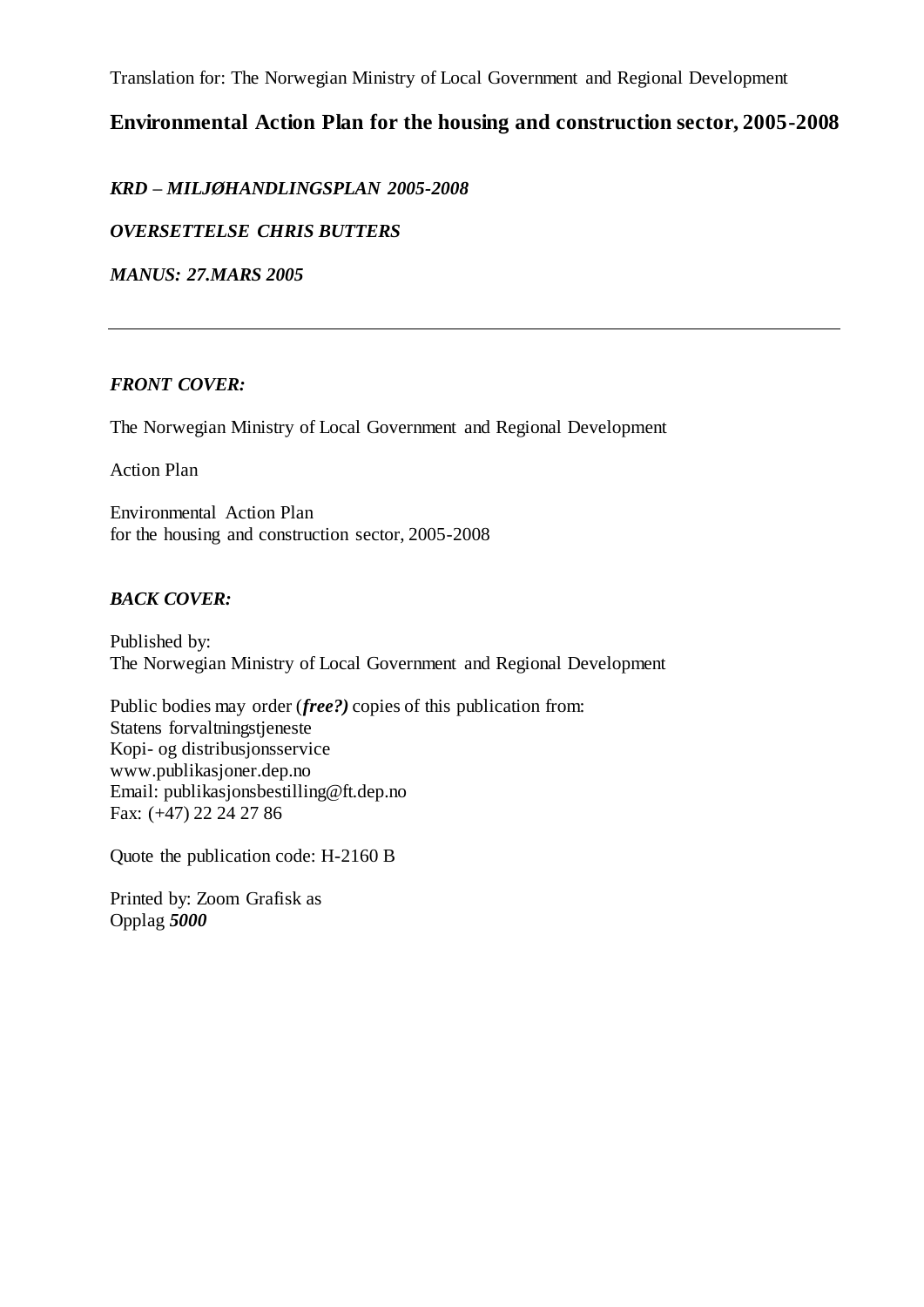## *SIDE 1:*

## TABLE OF CONTENTS

| 1. INTRODUCTION AND GOALS                                                     | 5  |
|-------------------------------------------------------------------------------|----|
| 2. CENTRAL ACTORS                                                             | 9  |
| 2.1. Ministry of Defence                                                      | 9  |
| 2.2. Ministry of Local Government and Regional Development                    | 9  |
| 2.3. Ministry of the Environment                                              | 10 |
| 2.4. Ministry of Modernisation                                                | 11 |
| 2.5. Ministry of Petroleum and Energy                                         | 12 |
| 3. PRIORITY TARGET AREAS                                                      | 13 |
| 3.1. Enhance space use efficiency and attention to biodiversity               | 13 |
| 3.2. Reduce energy use in the building stock                                  | 16 |
| 3.3. Improve documentation of and reduce hazardous substances in construction | 19 |
| 3.4. Reduce construction waste and increase recycling / re-use of materials   | 22 |
| 3.5. Focus on high quality and good building style in the built environment   | 26 |
| 3.6. Ensure environmentally sound building management and maintenance         | 29 |
| 4. EU DIRECTIVES OF RELEVANCE TO ENVIRONMENTAL                                |    |
| ASPECTS OF HOUSING AND CONSTRUCTION                                           | 33 |
| 5. USEFUL LINKS                                                               | 35 |
| Cover: Georgenes Verft, Bergen                                                |    |

Photographer: Paal Hoff

English translation: Chris Butters

### *SIDE 3:*

## **FOREWORD**

Photo: CF-Wesenberg

The Norwegian Ministry of Local Government and Regional Development presents here its new Environmental Action Plan for the housing and construction sector. In environmental terms, this sector is often described as the 40% sector. As was described in our Environmental Action Plan for 2001-2004, the construction sector is responsible for 40 % of all deposited waste, uses 40% of all energy in our society, and comprises around 40% of all material flows. This is still the situation today. It takes time to change choices and priorities in the housing and construction sector.

However, many positive trends can be noted. The construction sector's Ecobuild program (1998- 2002), supported by our Ministry and other public bodies, contributed to increased environmental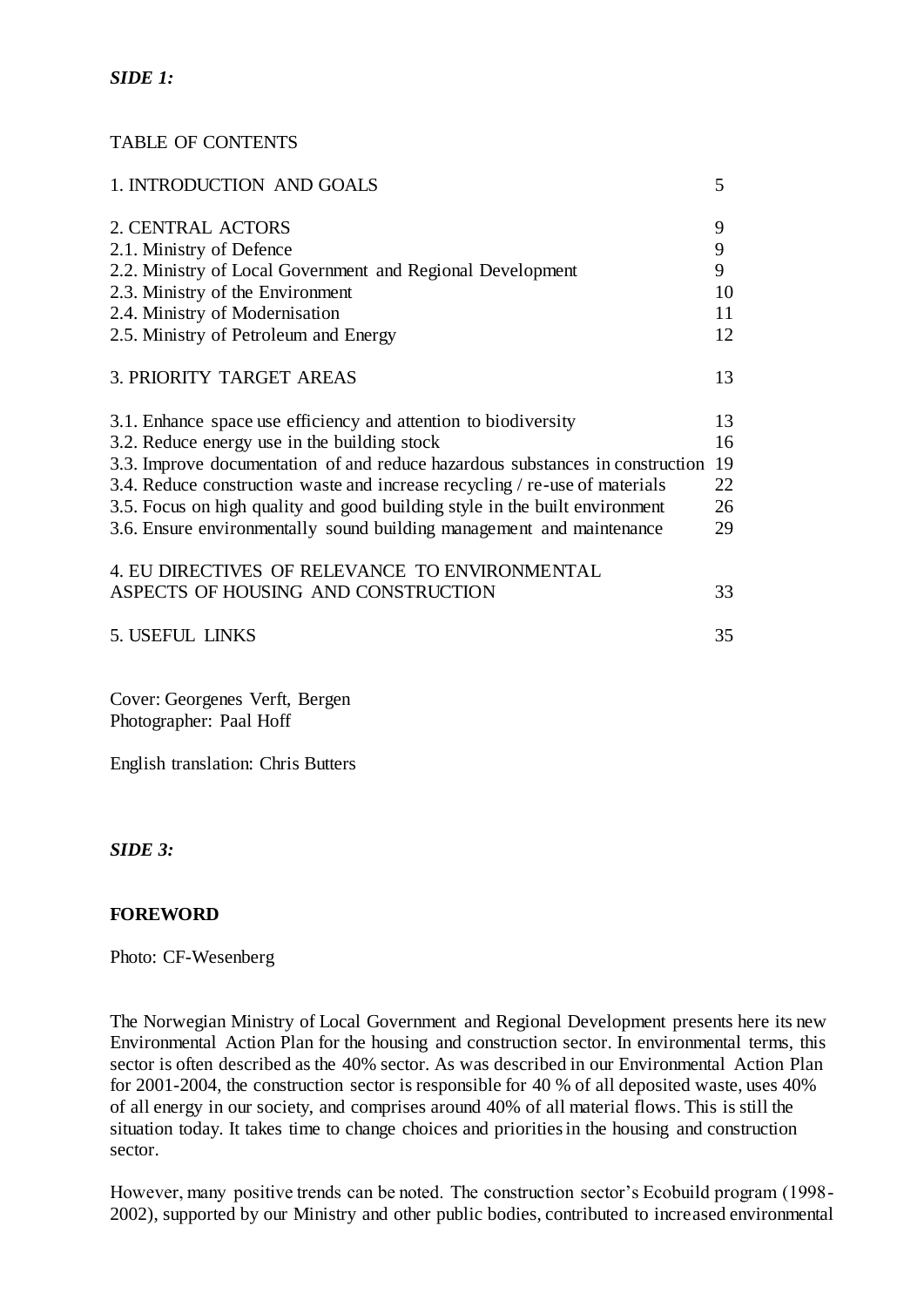efforts in the industry. Following on Ecobuild, the large actors in the construction, public works and property sectors have set up an environmental network in order to share their knowledge. More and more enterprises are developing environmental strategies. Experimental and pilot buildings have been constructed and provide useful experience. But there is a long way to go.

In 2005 the Ministry has initiated a new collaboration with the construction industry in order to follow up and strengthen environmental efforts by supporting the abovementioned network. The industry is a key player for achieving better environmental quality in housing and construction; consumers and building clients are the other main group of actors in this field. Dissemination of experiences and information is therefore very important.

Environmentally friendly choices should not result in large cost increases. It is a precondition however that such choices be made on the basis of both investment costs and life cycle costs. Some environmental measures are free - such as improved planning and know-how. Others will have higher investment costs but have a short payback period, and thus provide direct savings for consumers through lower maintenance and running costs. Such choices thus require a good level of awareness on the part of developers, designers, homebuyers and commercial parties.

The state's role is primarily to create frameworks and conditions that support environmentally sound choices by producers, users and buyers. In addition the state itself is one of the largest commissioners of construction works, and can lead the way through environmentally sound choices. In this Action Plan we have collected the goals and actions of various key public bodies that are working to promote environmentally sound choices in their own activities. This Plan contains the message that Norway's housing and construction sector shall become more environmentally sustainable in the coming years. It is my hope that it will inspire all key players in the housing and construction market to increase their efforts in this direction.

(Erna Solberg), Minister.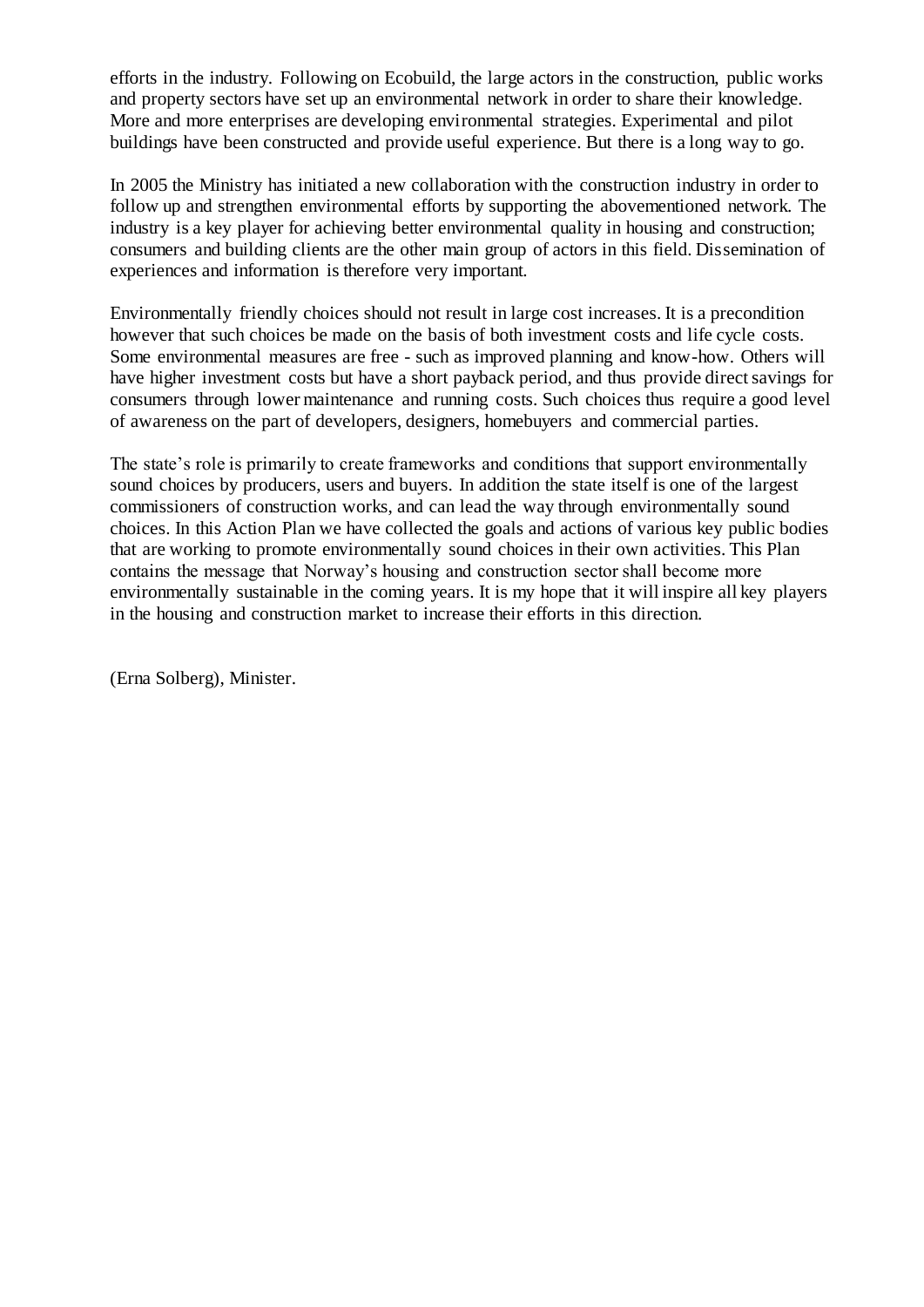### *KAPITTEL 1 SIDE 5:*

## **1. INTRODUCTION AND GOALS**

### 1.1 An inter-ministerial plan

The overall purpose of this Environmental Action Plan is to stimulate a focus on environmental concerns amongst actors in the housing and construction sector. The more specific purpose is to provide an overview of the most important public goals and actions aimed at improving the environmental profile of the sector. The Plan illustrates the diversity of actions that are being taken, and also contributes to showing the efforts being made by the state in regard to its own properties.

The present Environmental Action Plan is a follow up to the Ministry's first plan for the period 2001-2004. The first plan discussed environmental goals and means in regard to the Ministry's whole field of responsibility, not only housing and construction. It was structured in accordance with the eight main environmental target areas as formulated by the Ministry of the Environment. This new Plan is both narrower, in that it focuses exclusively on the housing and construction sector, and at the same time broader in that it also presents goals and actions that are the responsibility of other Ministries in this field.

Many public bodies share responsibility for the environmental quality of housing and construction. This Environmental Action Plan, which is valid for the period 2005-2008, has therefore been elaborated in cooperation with other Ministries. Chapter 2 provides a brief overview of the roles and responsibilities of the most important Ministries in regard to the environmental challenges faced by the sector. Chapter 3 gives a summary of concrete goals and actions in each of six priority target areas. These are described according to which Ministry is responsible.

Through legislation, fiscal policies, information and support to skills and knowledge development, the state sets key frameworks and conditions for environmentally sound planning, building and management. The state can provide financial support to concrete environmental solutions in buildings, in order to achieve energy savings amongst other goals. Both central and local authorities can in addition take the lead by ensuring environmentally sound planning and management of their own building stock.

### 1.2. Important documents

The most important documents which provide an overall presentation of the environmental policies of the government, are the Parliamentary Reports, "Environmental policy" and "Environmental State of the Nation". *(obs her trengs riktig engelsk oversettelser av ordene St.prp (Royal Proposition vel?) og St.m (Report to the Parliament?), samt for de ulike St.m nevnt nede, Planlovutvalg, instilling, osv.. Det er også en del formuleringer fra EU-juss i neste avsnitt)* These are Parliamentary Proposition no.8 (1999-2000) and no.25 (2000-2003). In "State of the Nation", the government presents national goals, and an overview of results achieved in the environmental target areas. These include biodiversity, outdoor recreation, cultural heritage, agricultural and oil-related pollution, hazardous chemicals, waste, and climate change. The State of the Nation is a key marker for environmental policy for the housing and construction sector. Other important documents include:

- St.prp no.1: The annual budget for the various ministries
- St.m no.39 (2000-2001): Recreation towards better quality of life
- St.m no.23 (2001-2002): Better environment in towns and settlements
- NOU 2003:14: Final recommendation of the Commission on the Planning Act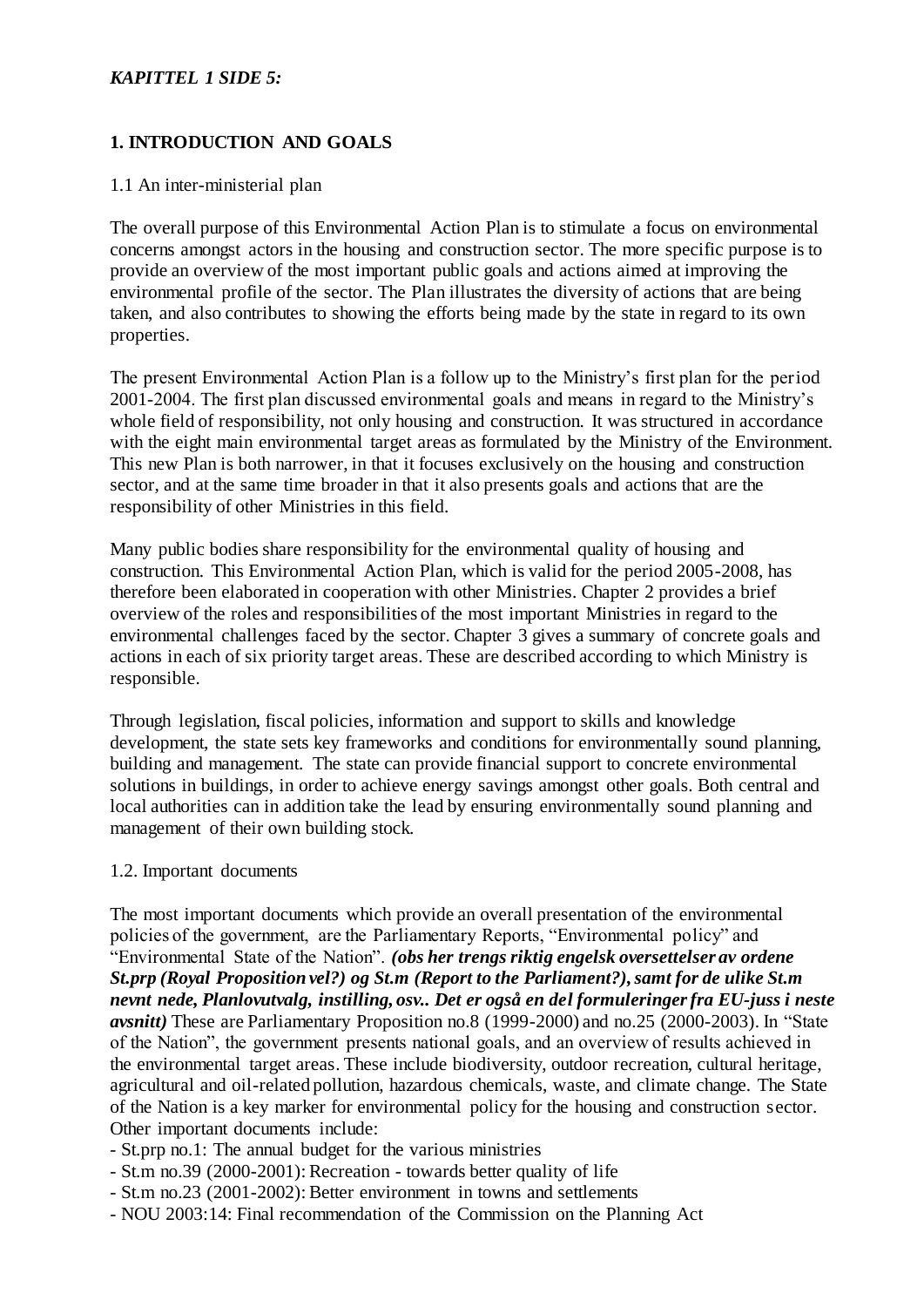- NOU 2004:28: Law on nature and landscape preservation and biodiversity (report of the Commission on Biodiversity)

- NOU 2004:22: Well maintained buildings give more to everyone (recommendations from the Commission on Management of Real Estate).

Many EU directives also apply to environmental aspects of housing and construction. These directives are applied in varying degrees in Norwegian legal practice. For example, where a directive stipulates minimum requirements, individual nations are free to pose higher standards; where national requirements are already in line with those of the EU there is no need for special new national directives. There are also framework directives, where specific requirements are laid down in executive directives. Chapter 4 gives a brief overview of directives, both current and planned, which are of relevance to environmental aspects of housing and construction.

### 1.3. A shared effort for the environment

Public authorities alone cannot ensure a more environmentally sustainable construction sector. All important actors must contribute: municipalities as the local decision-makers, planning bodies and real estate owners, developers who can prioritise environmental solutions, the construction industry's many actors through best practice, and individuals acting as environmentally conscious consumers and users.

The basis for better and more environmentally sound building is good cooperation between the public and private sectors. Municipalities, the construction industry and other influential actors must be consulted when laws affecting environmental conditions for buildings are to be modified. Good planning, state-of-the-art knowledge and effective processes are preconditions for achieving best possible environmental quality at the lowest possible cost. An integrated and holistic approach must be made to environmental decision-making, where profitability, optimal environmental effect and life cycle considerations must be seen together.

In 2005 the Building Costs Program has been set up. This is a five year program in collaboration between the Ministry and the construction industry's organisations (BAE-rådet). *(oversettelse unødvendig vel?)* The aim of this program is to reduce costs and enhance quality in housing and other buildings through better processes. The program's focus areas are increased client competence, development of buildings that are efficient to manage, reduced construction errors and increased productivity. Measures within the program will make it possible to reduce construction costs whilst at the same time ensuring sound environmental choices. For example, reduction of errors, better coordination and management of construction sites can result not only in lower costs but better quality, as well as reduced amounts of waste.

## *Boks:*

1,5 million NOK per year to a five year program for coordinated environmental measures in the construction, public works and real estate sector

The Ministry of Local Government and Regional Development, together with its main subsidiary bodies the State Housing Bank and the National Office of Building Technology and Administration, will provide 1,5 mill. NOK per year in support to a five year program for coordinated environmental measures in the construction, public works and real estate sector. The initiative for this has come from the Building Industries Federation (BNL), whose goal is to develop and disseminate information on environmental efficiency and to stimulate environmental awareness in the industry. The program is to function as a network and strengthen public-private cooperation. An internet site is to be set up where experience, examples and information will be easily accessible for all participants.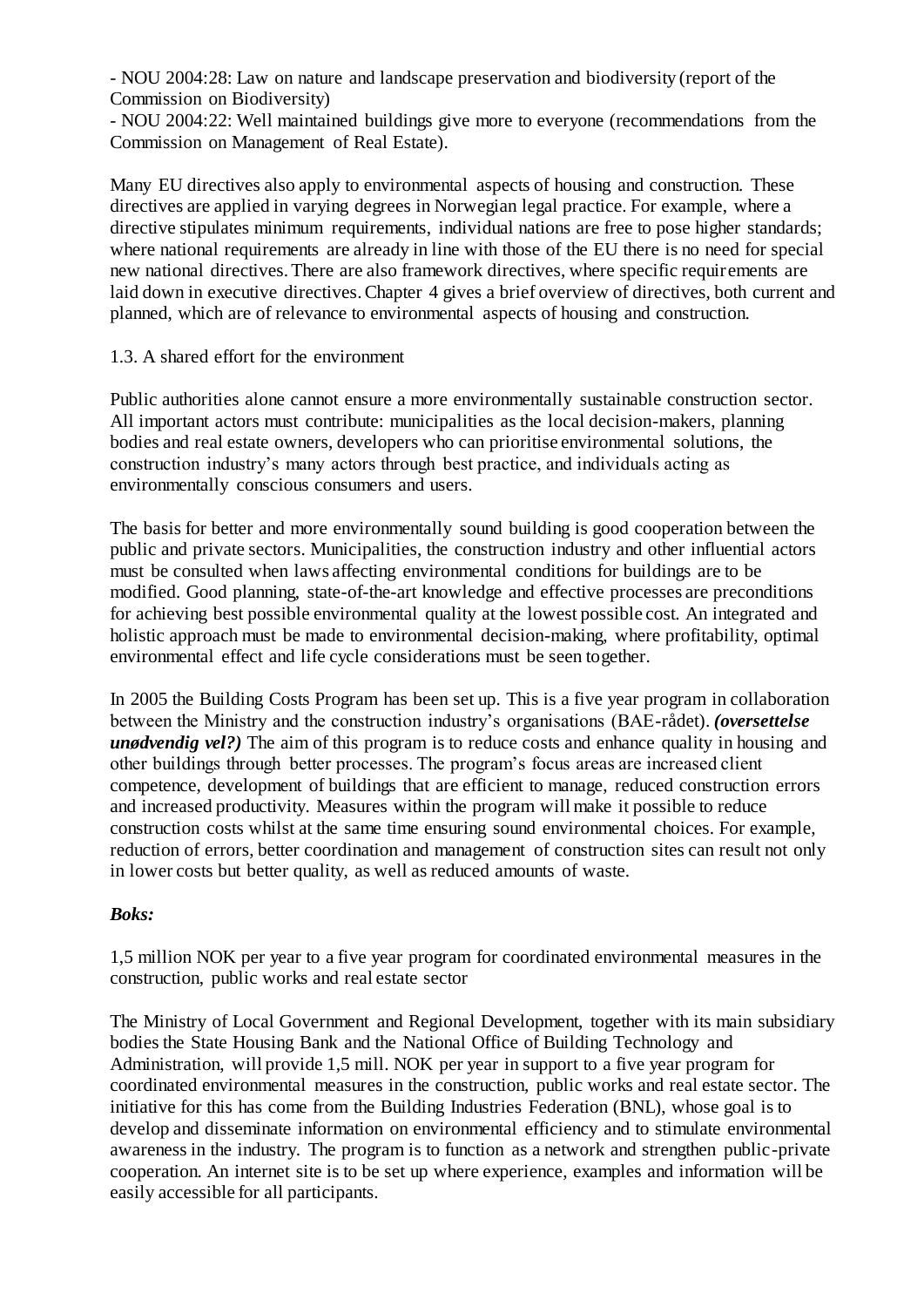### 1.4. Priority action areas

One of the overall goals of housing and construction policy is to ensure healthy and environmentally sustainable building. This is elaborated in the Parliamentary proposition St.prp no.1 (2004-2005) of the Ministry of Local Government and Regional Development. The housing proposition identifies six priority areas, as is also reflected in the Ministry's budget. These areas are:

- 1. To enhance space use efficiency and attention to biodiversity
- 2. To reduce energy use in the building stock
- 3. To document and reduce the use of hazardous substances in construction
- 4. To reduce construction waste and increase recycling / re-use of materials
- 5. To focus on high quality and good building style in the built environment
- 6. To ensure environmentally sound building management and maintenance

Accessibility for all shall be ensured by the principle of Universal Design. Buildings designed according to this principle have qualities which, seen in the users' life cycle perspective, reduce the need for costly subsequent modifications and adaptation. This is an important environmental quality. In December 2004 the government presented a plan for universal design for various sectors of society. Further information on these goals and measures can be found at www.universell-utforming.miljo.no

## *Boks:*

The State Housing Bank, Husbanken, is offering a new basic loan to stimulate environmental solutions and universal design

As of 2005, the State Housing Bank's loans for new construction and for upgrading have been integrated into one basic loan. A considerable part of the Bank's total annual loan framework of around 13,5 billion NOK will be given in the form of basic loans. This loan shall contribute to promoting key housing qualities such as environmental quality and universal design in both new and existing buildings, as well as providing housing for disadvantaged groups and housing in outlying districts. The loan may be used to finance new housing, upgrading, conversion of other buildings to housing, and purchase of new or unused rental housing. It shall contribute towards housing policy goals that would not otherwise be achievable. The loan is conditional on projects having high overall quality and in particular, fulfilling environmental and universal design criteria. Special design guides are to be developed by the State Housing Bank. The following shall be stressed in particular:

- Universal design: housing and housing areas with universal design, including provision for life cycle standard, provision of lifts and other accessibility qualities

- Environment: energy use lower than current regulations, improved indoor climate, measures to reduce radon emissions, recycling/re-used materials

- Good building style

Houses with a large floor area will be expected to have higher qualities *(hva betyr dette?)*. Exceptions to these rules may be made, in particular with regard to the needs of special groups for cheap housing and particular needs in some districts.

## *Boks:*

The State Housing Bank supports skills development

The State Housing Bank provides grants to skills development, with a budget og NOK 56,7 million in 2005 as presented in the Ministry's budget, chapter 581 para. 78. These grants shall be used amongst other purposes to stimulate environmental measures in housing and construction. The Bank collaborates with municipalities and others in the construction sector to achieve its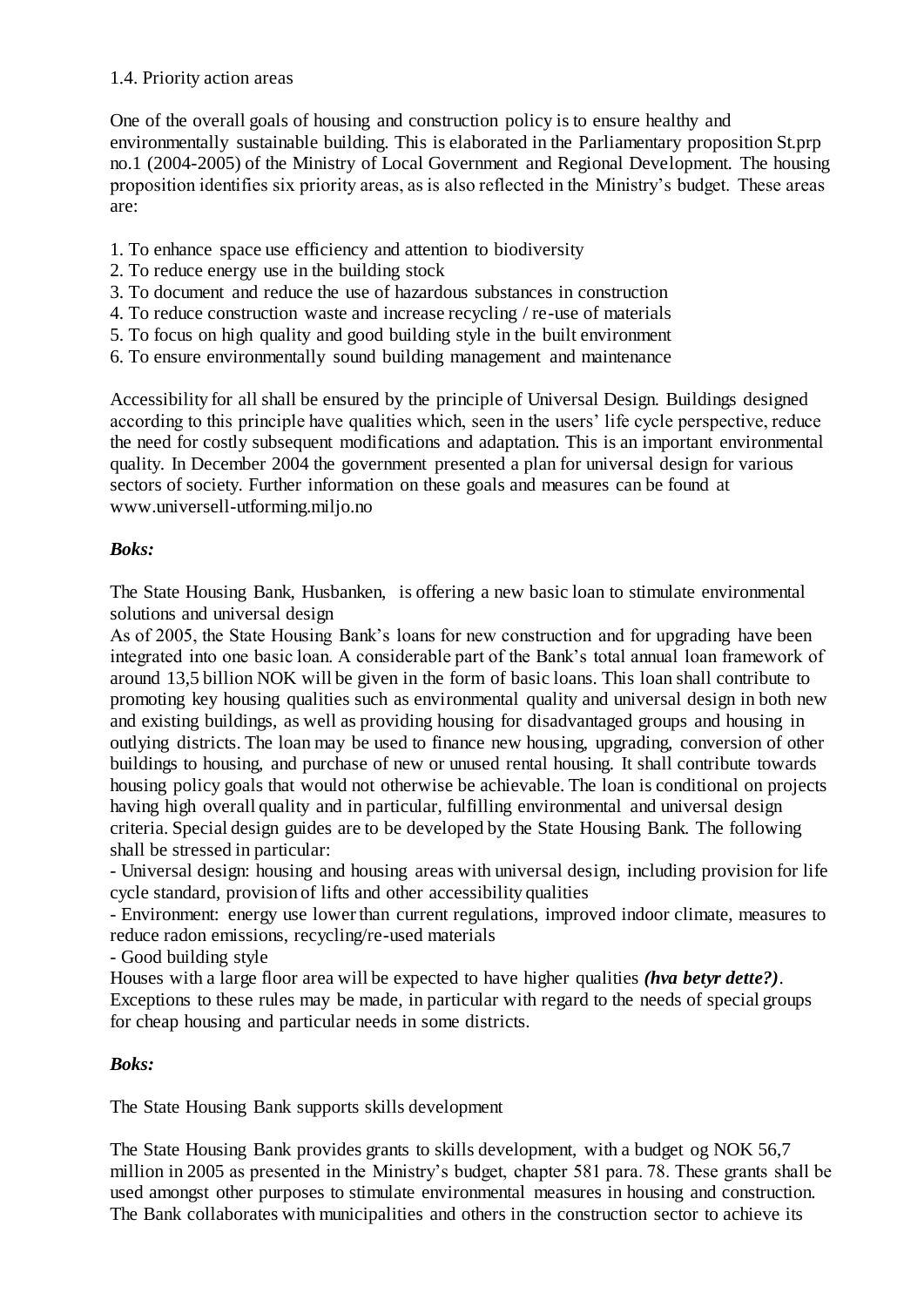aims. Projects will be prioritised which have a high degree of relevance for others and which can over time contribute to achieving national environmental goals. Experimental and pilot projects with particularly high ambitions may be given grants in addition to loans, up to 90% of costs. Amongst other themes, the Bank has provided support to:

- development of low energy housing
- massive wood construction applied in "passive" houses
- development of environmental technology for housing and buildings
- environmentally friendly maintenance and management
- life cycle costing and durability
- user-friendly internet databases for selection of ecological materials and building components
- a database of best practice sustainable buildings
- recycling / re-use of building materials and products
- international cooperation

For a more detailed discussion of the environmental challenges faced by the housing and building sector, see also St.m no.28 (1997-1998), "Habitat follow up", the Ministry of Local Government and Regional Development's Environmental Action Plan for 2001-2004, and St.m no.23 (2003-2004) On Housing Policy (Boligmeldingen).

## *KAPITTEL 2, SIDE 9:*

## **2. GOVERNMENT AUTHORITIES: ROLES ANDS RESPONSIBILITIES**

Many Ministries have tasks, means and measures that influence environmental aspects of housing and building. They thus have responsibility for legislation and reporting to parliament, and for follow-up of prioritised tasks in respect to international organisations. The most important Ministries in this regard are:

- the Ministry of Local Government and Regional Development
- the Ministry of the Environment
- the Ministry of Petroleum and Energy.

These Ministries have under their authority, Directorates and divisions whose task it is to execute more specific measures, such as formulating detailed regulations, monitoring and supervision of sectors, financing of research and analytical studies and construction projects - for example the State Housing Bank (Husbanken). In addition, the Ministry of Defence and the Ministry of Modernisation are responsible for the construction and management of the state's own building stock and properties through their subsidiary directorates, the Directorate of Public Construction (Statsbygg) and the Directorate of Defence Buildings (Forsvarsbygg). Governmental measures such as legislation and financing must in addition be accompanied by information to local authorities, industry and consumers. Information and awareness raising measures are of increasing importance in order to focus attention on the environment. In view of this, a range of fora for cooperation and exchange of experience have been established, both between central and local authorities, and between public and private sector interests in the construction, public works and real estate sectors.

### 2.1 The Ministry of Defence

Within the Ministry of Defence the activities of Forsvarsbygg, a management unit under the Ministry, are of particular importance for the Environmental Action Plan, since Forsvarsbygg is the largest commissioner of new buildings and property manager in Norway. It controls approximately 6,0 million square metres of buildings. The Ministry's own Action Plan,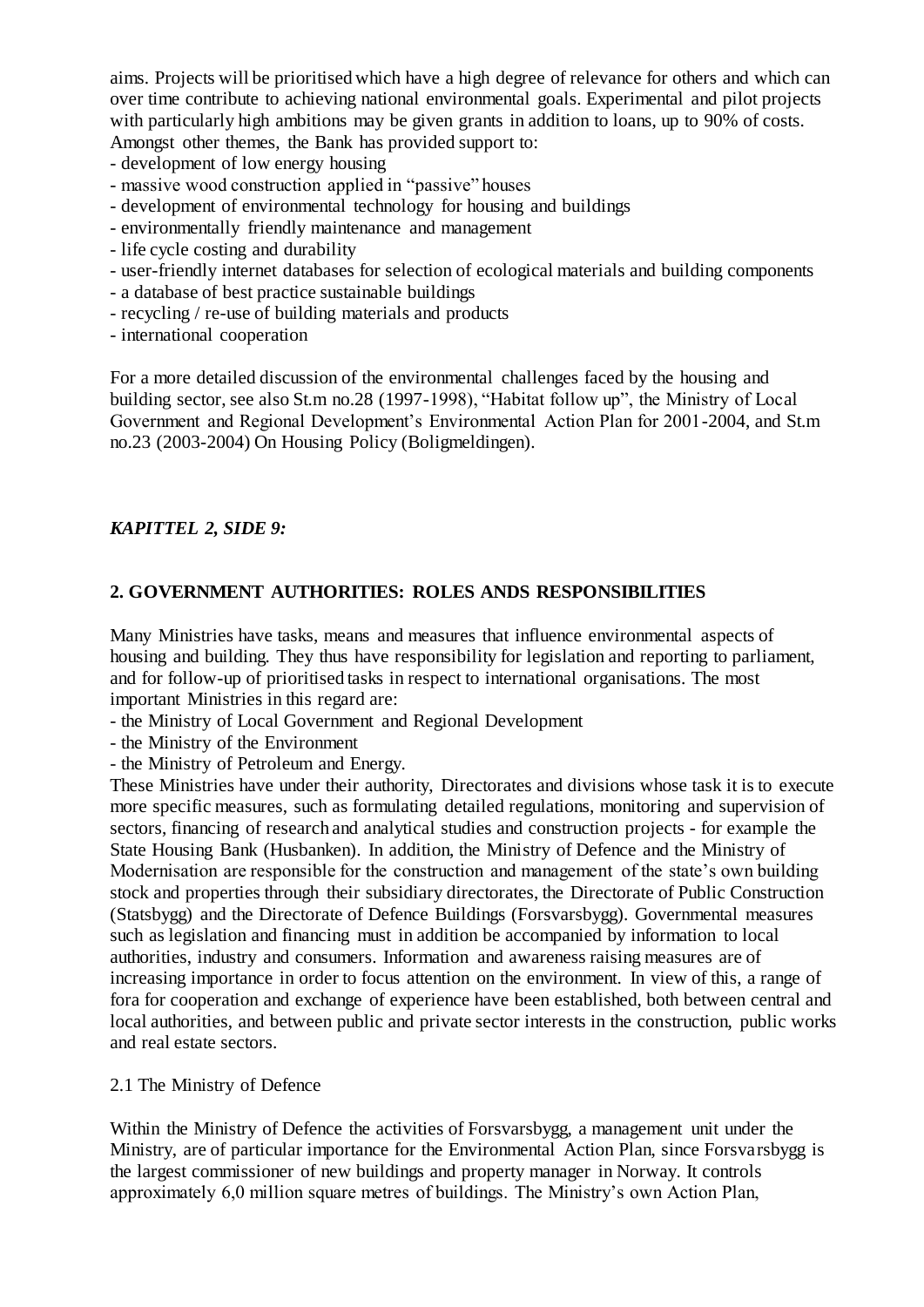Forsvarbygg's Environmental Program, is based on the parliament's Environmental State of the Nation (RM 1999-2000 and RM 2002-2003).

Forsvarsbygg - http://www.forsvarsbygg.no

Through its Action Plan, Forsvarsbygg has established its environmental policy for the period 2003-2006. This states that Forsvarsbygg shall ensure environmentally responsible use of properties, buildings and other installations and shall manage them in an environmentally sustainable way. Environmental concerns shall be integrated into all Forsvarsbygg's activities where environment, health and safety are involved. Forsvarsbygg shall contribute to ensuring the Ministry's sectoral environmental responsibilities and shall follow relevant national and international obligations and environmental goals. Its activities shall be executed in such a way as to prevent damage to people and the environment. Forsvarsbygg shall have the necessary environmental expertise needed to deal with the environmental challenges both within Forsvarsbygg and the Ministry as a whole.

2.2 The Ministry of Local Government and Regional Development

This Ministry has amongst other matters, the responsibility for housing and construction policy. Its dependent directorates are the State Housing Bank (HB) and the National Office of Building Technology and Administration (BE). All the main features of housing and construction policies affect the environmental quality of buildings. These are:

- Building Regulations and associated technical directives
- HB's basic loans for building and upgrading of housing
- HB's grants to capacity and expertise development
- Support to research and development executed through the Ministry
- Support to analytical and technical reports executed for BE
- Information and dissemination activities initiated by the Ministry, HB and BE

The State Housing Bank - http://www.husbanken.no

Husbanken is an important institution for the task of translating national environmental policy goals into concrete awareness, commitment and practice. HB shall contribute to sustainable housing and built environment, using its regional structure, through cooperation, information and economic stimulation aimed both towards local authorities, the industry and end users. In addition to providing financing for housing, HB plays an important role as a centre of resources and expertise on planning of housing, housing areas and living quality. Loan applicants can receive advice and information on economical environmental solutions, accessibility and other measures that can help to raise the quality of their projects without necessarily increasing the costs. HB often becomes involved during the early stages of the planning process for new housing areas. It is in the early phases that the most important decisions affecting quality are often made, and HB's information and advice can thus have a considerable positive influence on the final quality achieved.

Husbanken shall be a driving force and an agent of innovation towards achieving national environmental goals. Reduced energy consumption in the building stock is one of the main priority areas. HB's goal is that energy use shall be reduced by 50% in half of all new housing by the year 2010. It is also an ambition to develop specific environmental requirements in several of the target areas. HB's role is:

- to put a greater focus on the environmental role and potential of municipalities

- to support actors, processes and projects that have a good potential to stimulate demand and production of environmentally sustainable housing and housing areas

- to contribute to initiation and evaluation of best practice projects which have particular dissemination value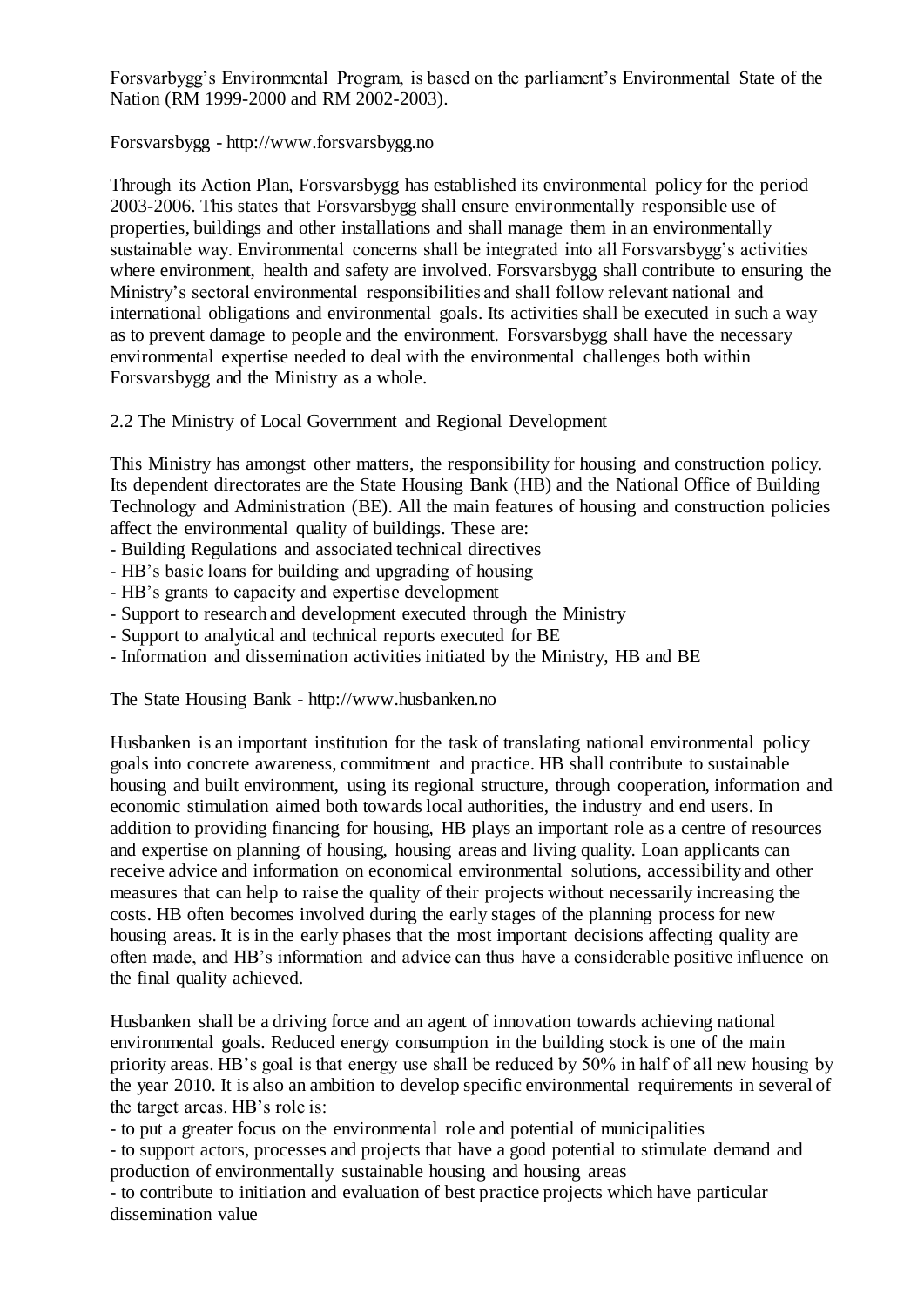- to cooperate with ambitious parties who introduce concrete environmental practices into their operations

- to contribute to development, dissemination and implementation of environmental skills, tools, cooperative processes, policies and action plans, and evaluation / benchmarking systems in line with national policies.

The National Office of Building Technology and Administration (BE) – http://www.be.no

BE has administrative responsibility for the many specifications in the Planning and Building Act which have important implications for environmental quality in construction. BE is also an important resource and information centre regarding buildings and formal planning processes *( byggesak)*, and its aim is to be in close contact with all actors in the building process. BE plays a central role in developing and formulating technical directives and guidelines, in following up EU directives, and in international standardisation which is also of great significance for the environmental aspects of construction. BE shall contribute to development of a more environmentally sustainable and resource efficient housing and construction sector.

In compliance with the Planning and Building Act's technical directives, all phases of building from procurement to use to ultimate decommissioning - shall be carried out with a responsible use of resources and environment and without reducing life quality and diversity. Materials and products for use in buildings shall be produced with a responsible use of energy and avoiding unnecessary pollution. BE shall contribute to buildings being designed and constructed in such a way as to necessitate minimal energy use and pollution over their lifetime, including in the demolition phase.

2.3. The Ministry of the Environment (MD)

Being responsible for environmental policy, the Environment Ministry has overall responsibility for the following measures that affect the environmental quality of the housing and construction sector:

- The Planning level of the Planning and Building Act, and associated directives
- Pollution legislation, including directives on pollution, emissions, recycling and wastes
- Legislation on Cultural Heritage, with associated directives
- The Environmental Information Act
- Legislation and directives regarding products control
- Funding of research and background studies
- Information and knowledge development

Under MD are the following directorates and foundations:

- The Directorate for Nature Management
- The Directorate for Cultural Heritage
- The Norwegian Pollution Control Authority
- The Norwegian Mapping Authority
- The Norwegian Polar Institute
- The Products Register
- The GRIP Foundation for Sustainable Consumption and Production.

The Directorate for Nature Management (DN) – http://www.dirnat.no

As a directorate under MD one of DN's main responsibilities is to safeguard nature's diversity for future generations, and to ensure that environmental considerations, including ecology, landscape values and outdoor recreational interests, are integrated into all stages of space use planning, interventions into nature, construction and management. Key tasks are to promote the use of the Planning and Building Act as a means to protect the environment, application of the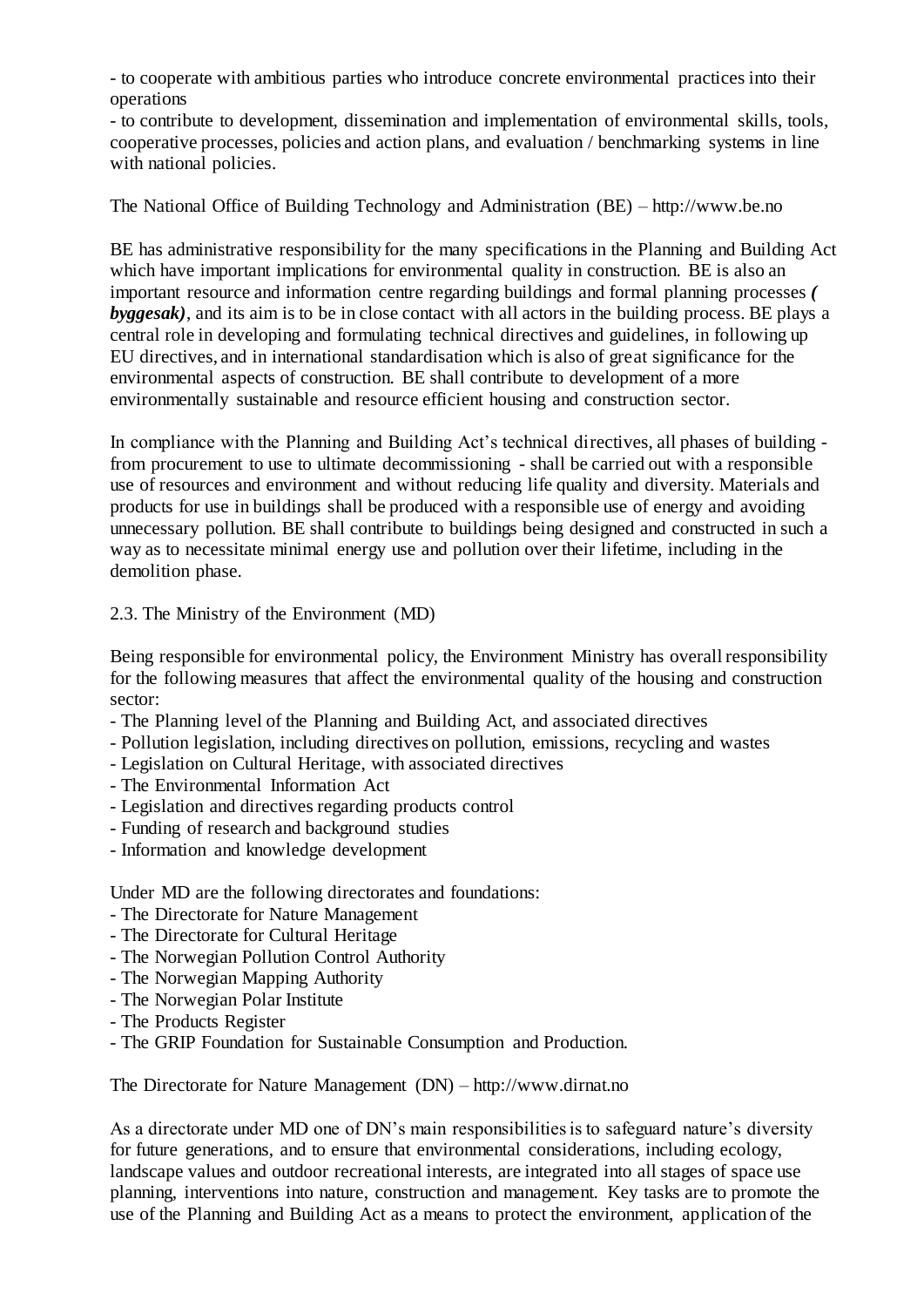Nature Conservation Act to preserve a representative selection of Norwegian nature, and work with endangered habitats and species.

The Directorate for Cultural Heritage (RA) – http://www.riksantikvaren.no

RA is the Ministry's advisory and executive body for the management of cultural heritage, both architectural and archaeological monuments and sites as well as cultural environments. It provides expert guidance to the Ministry's work with cultural preservation. RA is responsible for the application of the state's cultural heritage policies and therefore also has overall responsibility for the regional administrations' work with cultural heritage. RA works to ensure that cultural heritage values are sustained as well as possible, and shall contribute to both understanding of the physical heritage, and to its being used as a precondition and a resource for future uses of landscapes, sites, buildings and other works.

The Norwegian Pollution Control Authority (SFT) – www.sft.no

As a directorate under MD, SFT shall contribute to a sustainable society where pollution, products and wastes do not cause health hazards, impair wellbeing or damage nature's capacity for self-renewal. SFT shall reduce the risks of damage to human health and environment from chemical substances and products.

The GRIP Foundation for Sustainable Consumption and Production – http://www.grip.no

GRIP is a foundation under the Ministry of the Environment and receives its basic funding from the ministry. The objective of GRIP is to contribute to increased value creation with lower environmental impacts. GRIP shall be a resource centre for private and public enterprises that wish to operate in an environmentally efficient way and thereby strengthen their competitive advantage in the future marketplace. GRIP takes a holistic view of environmental issues and operates across sectors and disciplines in order to be a catalyst in development processes.

2.4. The Ministry of Modernisation (MOD)

Within MOD the main actor with relevance for environmental quality in housing and building is the Directorate of Public Construction (Statsbygg). The Ministry has the overall responsibility for state driven building activities and management of state properties. Statsbygg is Norway's largest actor in the civil property market, with approximately 2.2 million square metres of buildings. Statsbygg executes planning, construction consulting, property management and control of construction projects on behalf of ministries, directorates, universities and colleges. Statsbygg shall implement approved political goals as regards environment and cultural heritage as well as architecture and planning interests.

The Directorate of Public Construction, Statsbygg – http://www.statsbygg.no

Being the state's builder, property manager and developer, Statsbygg is a "co-owner" in the nation's environmental efforts seen as a whole. Within the building sector, energy use based particularly on oil and electricity, the use and correct handling of hazardous substances, and increased recycling / re-use are still the major challenges faced. Statsbygg has initiated many projects within its research and development division that can contribute to more sustainable development in the construction and property sector. Statsbygg's environmental goals are as follows:

- Statsbygg shall strive to improve its internal resource efficiency through systematic environmental management of planning and construction activities, operation and maintenance of its properties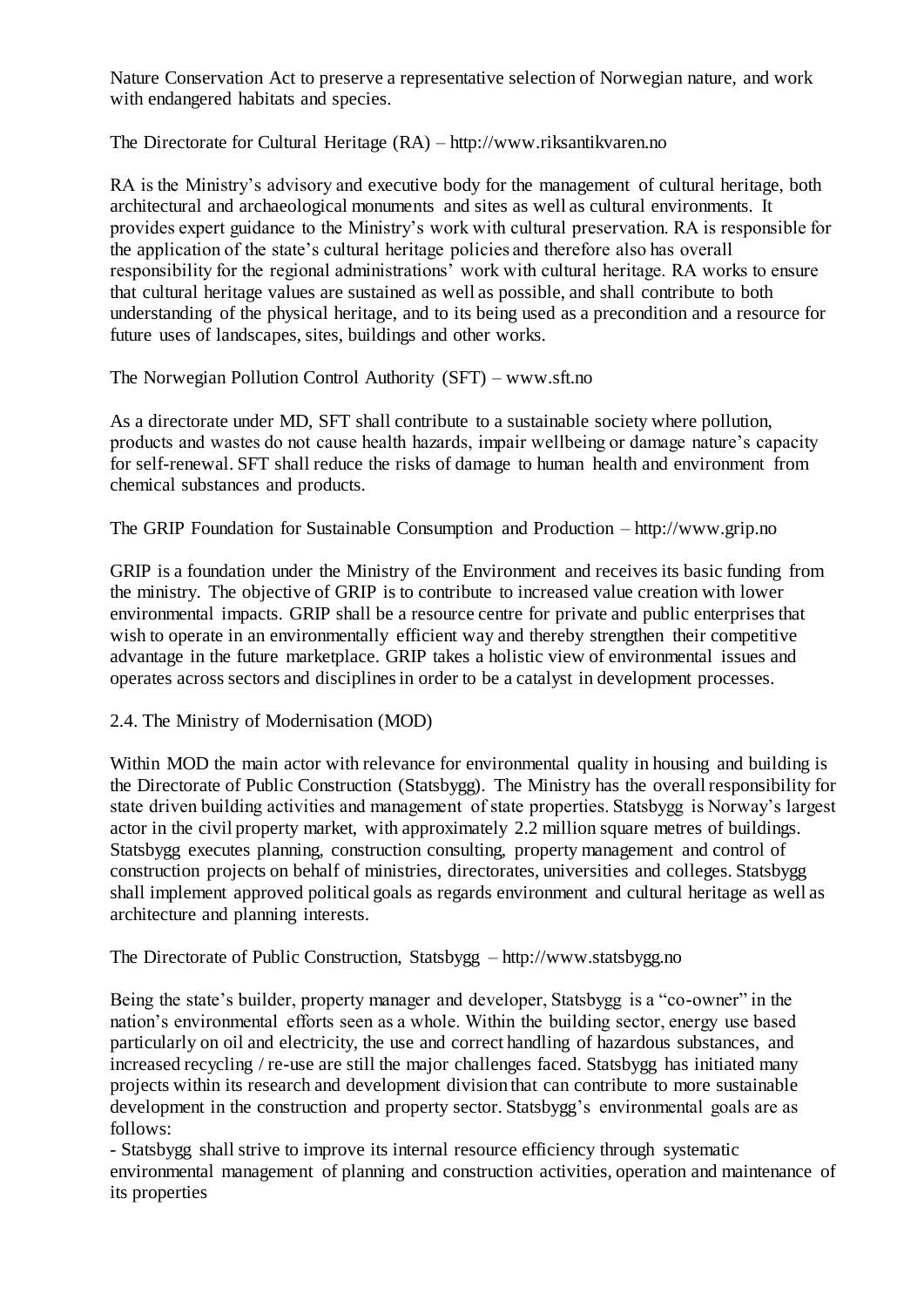- Statsbygg shall be a centre of expertise and a leading driver for environmental solutions in the construction, public works and property sectors

- Statsbygg shall, through its advisory consulting services, encourage its clients and users to make environmentally sound choices in planning, building and property questions.

2.5. The Ministry of Petroleum and Energy (OED)

OED is responsible for petroleum and energy policies. The Norwegian Water resources and Energy Directorate (NVE) and Enova, a public enterprise, are under the ministry. Within OED, some of the activities of both NVE and Enova are extremely important for the environmental state of housing and buildings. OED is responsible for the following measures that influence this:

- The Energy Act and its directives
- Support to research and development in the field of energy
- Support to measures to switch towards more environmentally sound energy production and use.

The Norwegian Water resources and Energy Directorate (NVE) – http://www.nve.no

It is NVE's responsibility to administer the nation's water and energy resources. NVE shall ensure integrated and sustainable management of water resources, work to achieve effective power distribution within an economically efficient energy system, and contribute to energy efficiency. An important strategy for NVE is to ensure a robust energy system, in part by reducing growth in energy demand, both by substituting other energy carriers and through increased flexibility in consumption. NVE shall promote flexible energy systems through normative measures and local energy studies. NVE shall also further develop expertise in management of wind power and gas. NVE is involved in international cooperation and is the national centre of competence for hydrology. NVE has also been given the responsibility of following up several of the areas in the EU directive on energy efficiency in buildings.

### Enova . http://www.enova.no

It is a governmental goal to promote conversion to more sustainable energy production and consumption, energy savings, reduced dependence on electricity, and development of new renewable energies. Enova SF was set up in June 2001 for this purpose. Enova is financed from the Energy Fund, which is financed by an extra tax of 1 øre per kilowatt hour on the general electricity consumption tariff. A framework agreement has been drawn up between the Ministry and Enova regarding management of the Energy Fund. Within this framework, Enova itself selects solutions and manages the fund in such a way as to achieve the political goals in a way which is as cost-effective as possible.

Enova shall by 2010 improve the Norwegian energy situation by the amount of 12 Terawatt hours, through reducing energy demand growth significantly more than would be the case without such intervention, as well as by increasing the production of new renewable energy. Of this at least 3 TWh is to come from wind power and 4 TWH from production of heat (cf. St.prp. no.1, 2005-2006). The total energy target for Enovas programs in the housing and building sector in 2004 was 325 GWh; for 2005 it is 440 GWh. The goals shall be achieved by binding contracts with public and private sector building owners, who are invited to implement projects with concrete goals for energy savings and/or conversion. Support from the Energy Fund shall be seed money *(?utløsende)* and shall comprise a limited proportion of the project budget. Support is to be given to establishing energy management in the organisation as well as to concrete investments.

Enova has a particular program aimed at energy use in housing and commercial buildings, which covers both new construction and renovation. The basic conditions for energy use and flexibility in buildings are decided in the very early stages of the planning process through choices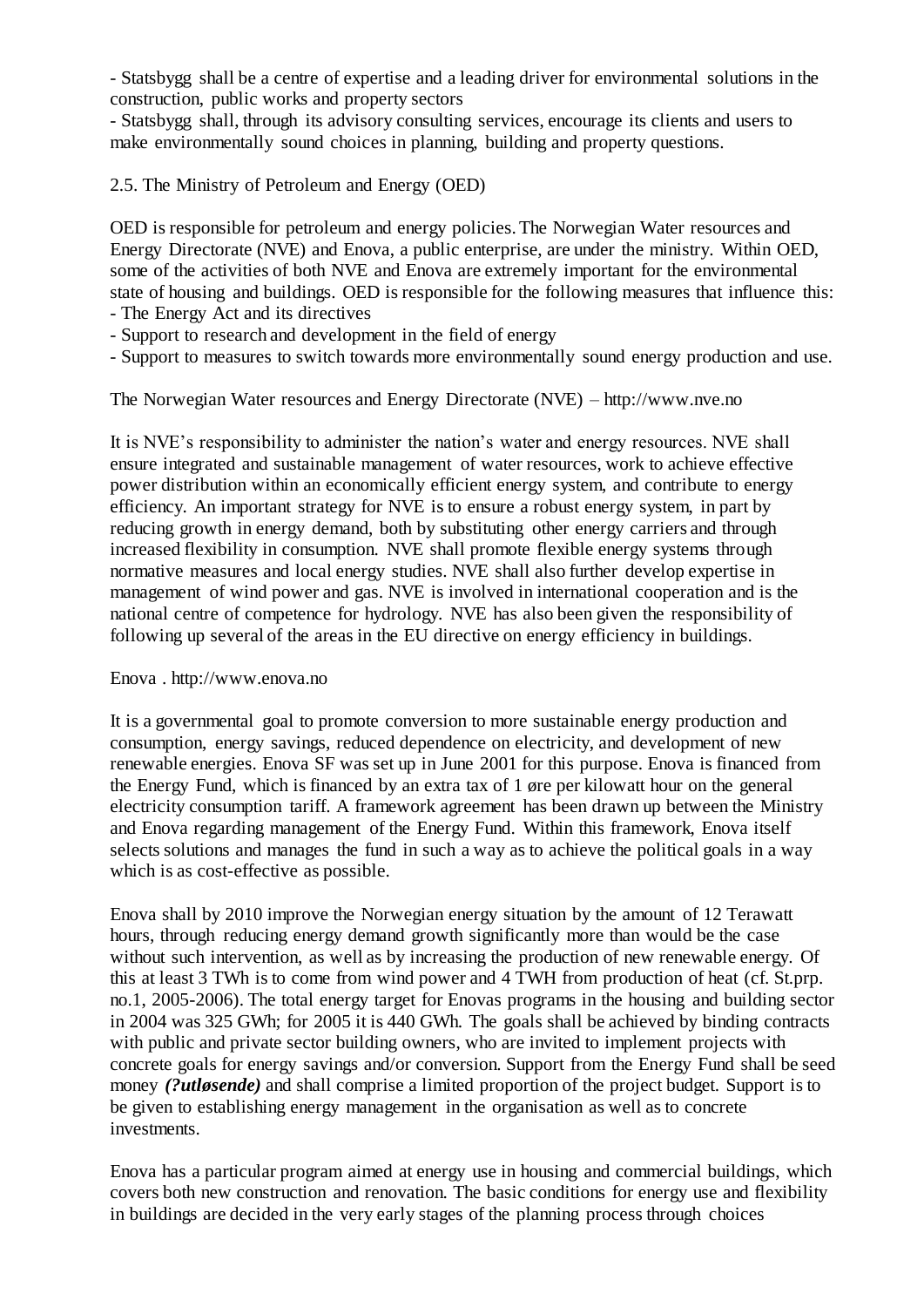regarding the architecture, structure and technical specifications. Measures are especially important for new buildings since they will have a long lifetime. The goal of the program is to reduce the energy consumption of new housing, offices, schools, health services buildings and commercial buildings by comparison to today's standards and requirements. Other goals of Enova are to increase energy flexibility in the building stock, and to increase the availability of energy efficient products and services.

Enova works actively with education and information to raise the level of skills in municipalities and the building sector. A comprehensive program of courses has been conducted in 2004 for municipalities, titled "Energy focus in municipalities". Enova is working together with the National Association of Norwegian Architects (NAL) and the Association of Housing Producers (Boligprodusentenes forening); through this cooperation courses have been arranged in many Norwegian towns and have been well attended.

Enova has set up a nationwide answering service where end users may obtain advice and suggestions, order brochures and other publications. Households as well as professionals can contact this service by telephone, email and internet.

## *KAPITTEL 4, SIDE 13:*

## **3. PRIORITY AREAS – GOALS AND MEASURES**

Six priority areas for more sustainable housing and building policies are described below. The tables for each area indicate which of the public bodies have proposed the various goals and measures.

It is to be noted that goals are formulated in varying ways by different ministries and their dependent bodies. For example Enova, Husbanken and the National Office of Building Technology and Administration (BE) have different formulations regarding energy. This is because these three have different responsibilities and approaches to the energy issue. BE's job is to make specific requirements in the building codes, Enova shall encourage reduced energy use through grants, whilst Husbanken offers housing financing and can attach conditions to this.

### *Boks:*

Low cost housing for young people in massive timber - Svartlamoen, Trondheim

Architect: Brendeland & Kristoffersen architects AS Client: Svartlamoen housing association Builder: Stjern AS

This project won first prize in an open architecture competition in 2002 and will be completed in March 2005.

The project comprises two new buildings with a shared courtyard, and contains 22 apartments with shared facilities, 6 one-bedroom flats and one commercial space. It is the first large building in Norway to be constructed with both load-bearing walls and floors in massive wood elements. All surfaces are of solid and durable materials. The project has a low energy use and extra insulation. Windows are large towards the South and small towards the North. A focus has been on achieving low costs. The massive wood construction for both buildings was mounted in ten days.

Photo: Brendeland and Kristoffersen AS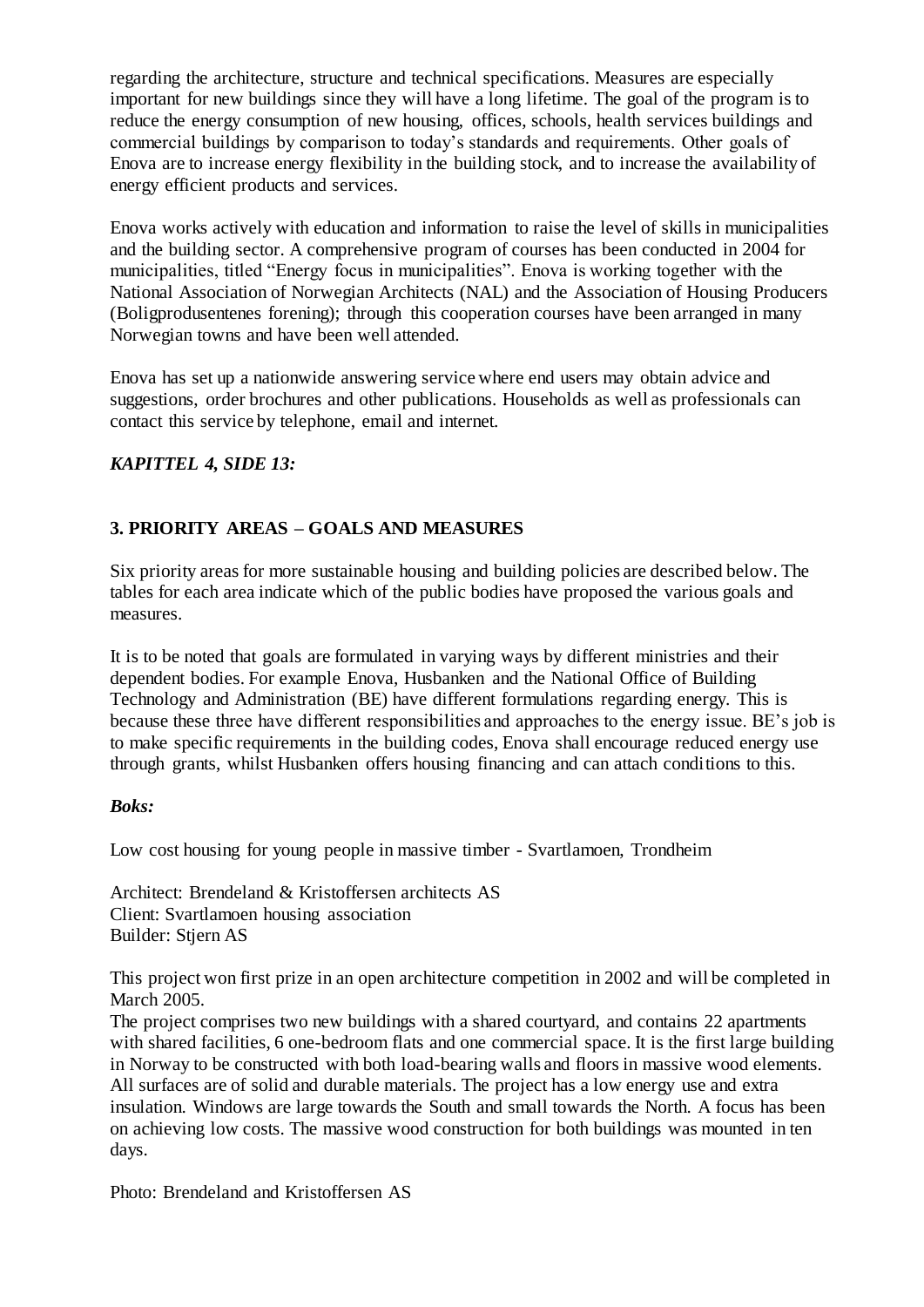Priority area 1: To enhance space use efficiency and attention to biodiversity

More efficient use of space is an important means to achieving reduced environmental loads in buildings and public works. Space-efficient buildings contribute to reducing energy needs and use of resources generally. Effective space use includes densification of existing building zones, more effective use of existing space, and developing new building sites in a more effective and compact way. This enables one to reduce the need for new, undisturbed sites. Environmentally conscious localisation and planning are perhaps the largest contribution the housing and building sector can make towards preserving important nature areas and qualities in and around existing settlements and towards reducing the loss of biodiversity. Concentrating development along public transport corridors will also reduce the use of private cars and other polluting, energy intensive forms of transport.

Only 1,1% of Norway's surface area is built up; however, built areas are often areas that would have had high biological value in their undisturbed state. Building land thus often conflicts with environmental goals for the maintenance of the variety of biotopes and landscapes which is essential to maintain the conditions for biodiversity.

In order to improve the environmental quality of towns and settlements, St.m no.23 (2001-2002) states that the following must be ensured:

- densification and transformation must be of a high quality and neighbourhoods must be developed in a holistic perspective. In particular, traffic and pressures on green areas must be dealt with in an integrated way that ensures the maintenance of existing qualities at the same time as the need for renewal. There is a need for a concerted effort towards better care of the urban environment, public spaces, green areas and cultural landscapes.

Over the past few decades, natural environments in our urban settlements have been increasingly fragmented. Residual green areas are smaller, and many green corridors have been cut. This has negative effects on biodiversity, but also for play, recreation, pedestrian and bicycle corridors. One cause is that these areas are not sufficiently protected, so that they are eroded by new building development and changes of zoning. A 1996 survey of four towns showed that of the green areas existing in the 1950's, only 20-30% still exist today.

New development of green areas is still occurring on a haphazard basis. This accelerates fragmentation of the green structure and reduces accessibility to green areas. In addition many green areas are poorly maintained.

Figure 1: Percentage of municipalities with a valid plan for biodiversity (Source: SSB 2004)

The most important tool for achieving a better environment and reducing the pressure on biodiversity in urban areas is the Planning and Building Act. How municipalities apply their planning and land development in practice is decisive for the maintenance of environmental qualities in the future. Most municipalities are by now in the process of, or have completed, the first round of registration of important local biodiversity zones. This information is published in Arealis, an internet system for space and planning data for municipalities and counties.

There are many signs that awareness regarding biodiversity is on the increase in the municipalities. As figure 1 shows, the number of municipalities having a biodiversity plan has grown sharply over the last three years from 17% in 2001 to 29% in 2003. Although there is no single trend, many of the plans appear to be made by the most populous municipalities.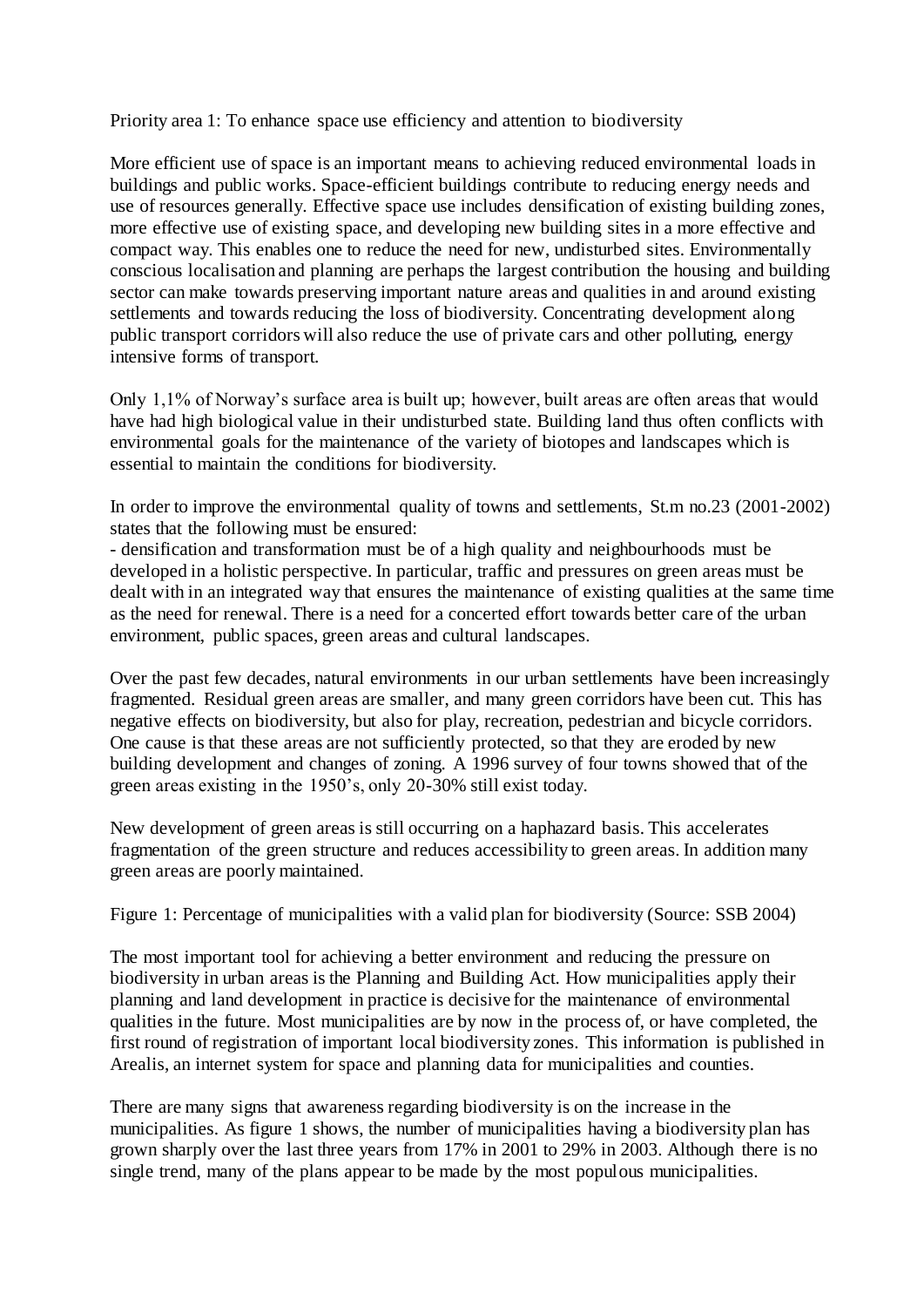National legislation promoting biodiversity is at present under revision. A particular aim is to strengthen the protection of values in nature. The Commission on the Planning Act delivered its report in NOU 2003:14, and the Commission on the Building Act will deliver its report in summer 2005. New directives are being developed regarding Impact Analyses. In NOU 2004:28 the Biodiversity Commission proposed a completely new law on the preservation of nature, landscape and biodiversity. This covers both sustainable use, and protection, of nature. It will replace the Nature Protection Act but will have a considerably broader focus. This law is intended to further the national goal of stopping the loss of biodiversity by 2010, and to maintain it in the long term.

Priority area 1: To enhance space use efficiency and attention to biodiversity

Responsible Working goals Measures

FD – Forsvarsbygg

1.1

Biodiversity shall be registered in all properties managed by Forsvarsbygg, and a plan for monitoring shall be made and approved by the end of 2005 Implement procedures for registering and monitoring

FD – Forsvarsbygg and FD's military organisation

1.2

FD shall prevent disturbance of endangered species within the land it controls Execute compensatory measures at priority FD sites that are important for biodiversity

FD – Forsvarsbygg and FD's military organisation

1.3

More resource efficient land use

Horizontal coordination between FDs primary and support activities shall reduce land needs

KRD – BE

1.4

Reduce environmental and health impacts of construction activities

Develop a simplified method for environmental assessment of construction, to be formulated as a thematic guide in 2006

KRD – Husbanken

1.5

Enhance the building industry's and municipalities' understanding of biodiversity

1. Support development of densification principles and methods

2. Disseminate experience and best practice by conferences, network information, brochures and other means

KRD – MD

1.6

Develop dialogue with the largest towns on environmental issues in particular Use the "Cities Forum" (Storbyforum) for dialogue on environment

MD

1.7

Strengthen the municipal plan as instrument for environmentally focused decision making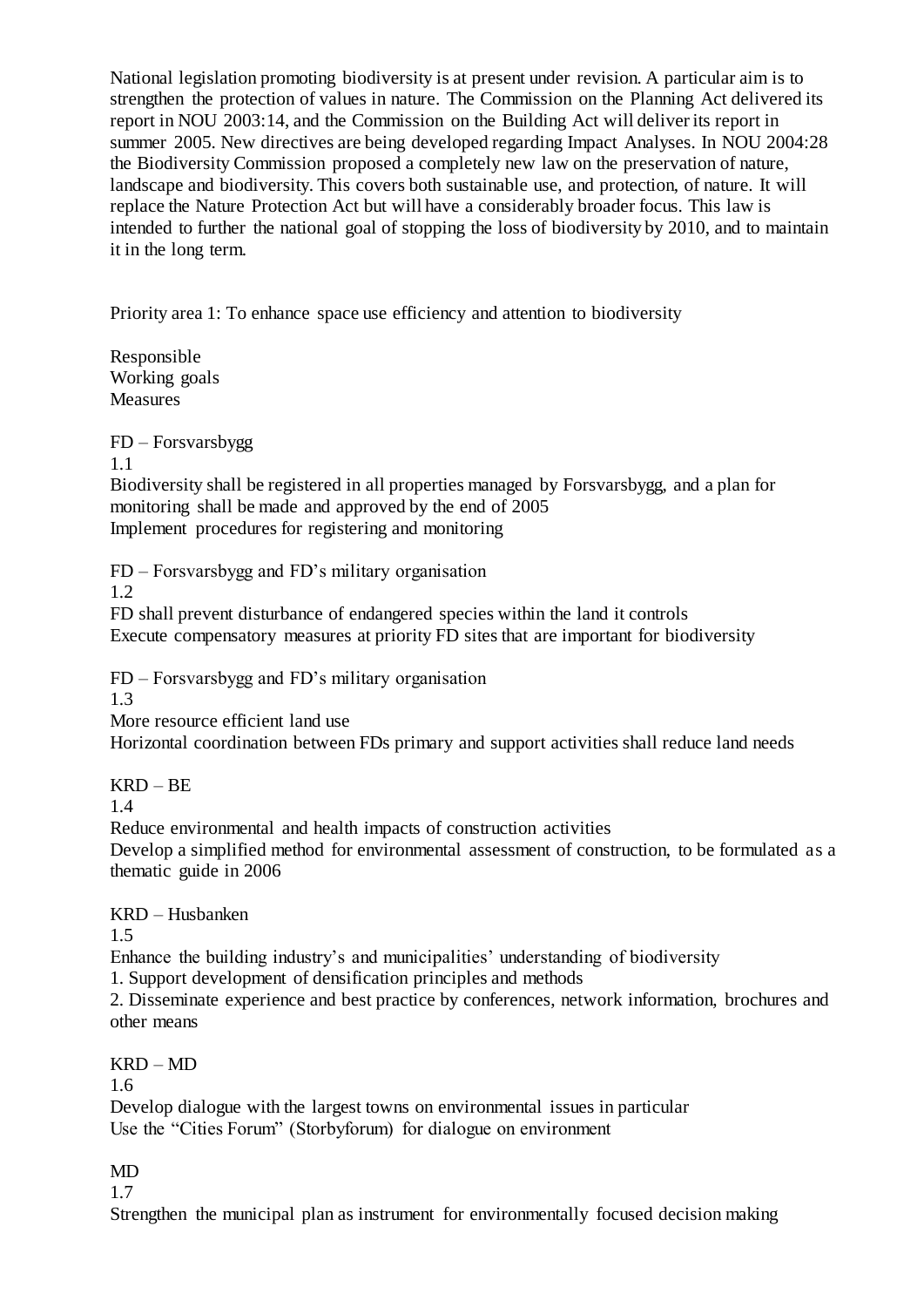Conduct more regional guidance conferences (begun in 2004)

 $MD - FD - KRD - MOD - UD$ 1.8

Avoid the use of tropical timber that is not produced sustainably, in order to protect global biodiversity

1. Stimulate information measures, including the campaign led by the Rainforest Foundation (Regnskogfondet) *(burde føye til nettadresse til RSF i lista bakerst)*

2. Develop guidelines for use of tropical timber for public and private construction

MD – KRD – MOD – Husbanken – Statsbygg – others

1.9

Support the work for better environment in towns and settlements

1. Set up, continue and evaluate pilot projects for urban transformation, city management, environmental zones and sustainable transport

2. Disseminate information from the pilot projects

(http://www.odin.dep.no/md/planlegging/by/p30005022/bn.html)

MD – KRD – KKD

1.10

Collaborate to achieve attractive towns in regions where environmental qualities are particularly important

1. Conclude the towns program (Tettstedsprogrammet) in 2005 with follow-up from 4 counties and 16 municipalities

2. Disseminate experience from the program, including through an internet site

## MD

1.11

Encourage towns and settlements to make prioritised environmental efforts Annual award of the Urban Environment prize (Bymiljøprisen)

Priority area 2: To reduce energy use in the building stock

Energy use causes various environmental impacts. These include climate gas emissions, acidification of groundwater and soils, degradation of nature, etc. In the future energy, in particular electricity, will become a more scarce and valuable commodity. It is therefore as political goal to reorganise the pattern of energy consumption in society (see Ministry of Oil and Energy, St.prp.no.1 2004-2005). These changes must be made in a way that is acceptable from a welfare point of view. National goals have been formulated for changes in energy production and consumption amounting to 12 TWh by 2010. These are:

- to limit growth in energy demand considerably more than would be the case without intervention

- to use 4 TWh more water-borne heating based on new renewable energy, heat pumps and waste heat by 2010

- to construct 3 TWh of wind power by 2010

Figure 2: The "Kyoto pyramid" – passive energy design.

Select energy source Show and control consumption Use solar energy Ensure efficient electricity use Reduce heat losses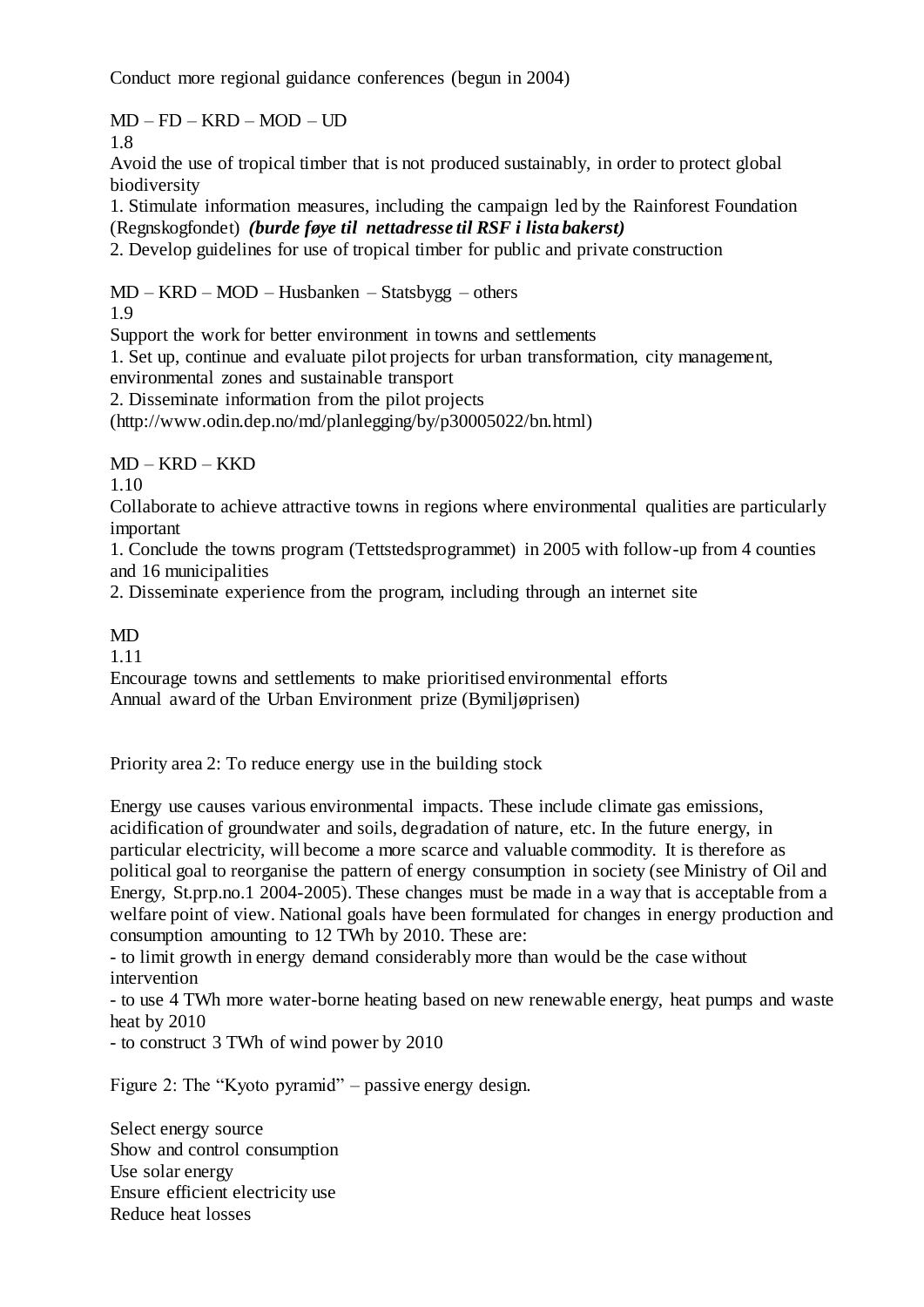The most sustainable and environmentally friendly energy, is energy which is not used. Passive energy design of buildings reduces the need for energy to a minimum and following a hierarchy of priorities. The first is to reduce heat losses; the last is to select the environmentally best energy source and heating system, having reduced the need to typically 15-25 kWh per square metre per year. Figure 2 shows the Kyoto pyramid developed by Husbanken together with SINTEF and the Norwegian Building Research Institute.

Table 1 gives data for energy use in houses and commercial buildings. It shows that the total energy consumption in these buildings has risen from 76 to 82 TWh in the period 1998-2002. The biggest rise has been in commercial buildings, and this increase is mainly for other than heating purposes, whereas the increase in the case of housing is mainly for heating.

The average energy consumption per household in 2001 was just under 22,700 kWh. Electricity is the main energy source in households, with the average consumption being 18,000 kWh. This is 79% of the total for the domestic sector.

Energy consumption varies greatly between different housing types and household categories. The average free-standing house uses about 27,450 kWh, of which 21,350 kWh (78%) is electricity. In apartment blocks consumption is less than half of this, about 12,000 kWh (of which 91% electricity). One main reason is that both the floor area and the number of persons are greater in free-standing houses than in apartments.

A study by the Western Norway Research Institute shows that in housing built after 1980, energy consumption per person is about the same for free-standing houses, row houses and apartment blocks. This is partly because of the differences in sizes of households, and also because the energy standard of houses has improved more than that of blocks.

Energy use for different types of buildings, measured in kWh per square metre per year, is shown in Figure 3.

Table 1: Energy use in Norwegian buildings in 1998 and 2002, TWh:

Total energy use: Total to space heating: Of which electric space heating: Housing Commercial Total (source: NVEs byggoperatør 2/99, SSB statistics, fact sheets OED and reports)

Figure 3: Average temperature corrected energy consumption in 2002 for the main building groups, kWh/m2 (source: Byggstudien 2003, Enova / SB: Energiforbruk per husholdning, 2001)

Freestanding house (2001) Apartment block (2001) Office (2002) Commercial building (2002) School (2002) University / college (2002)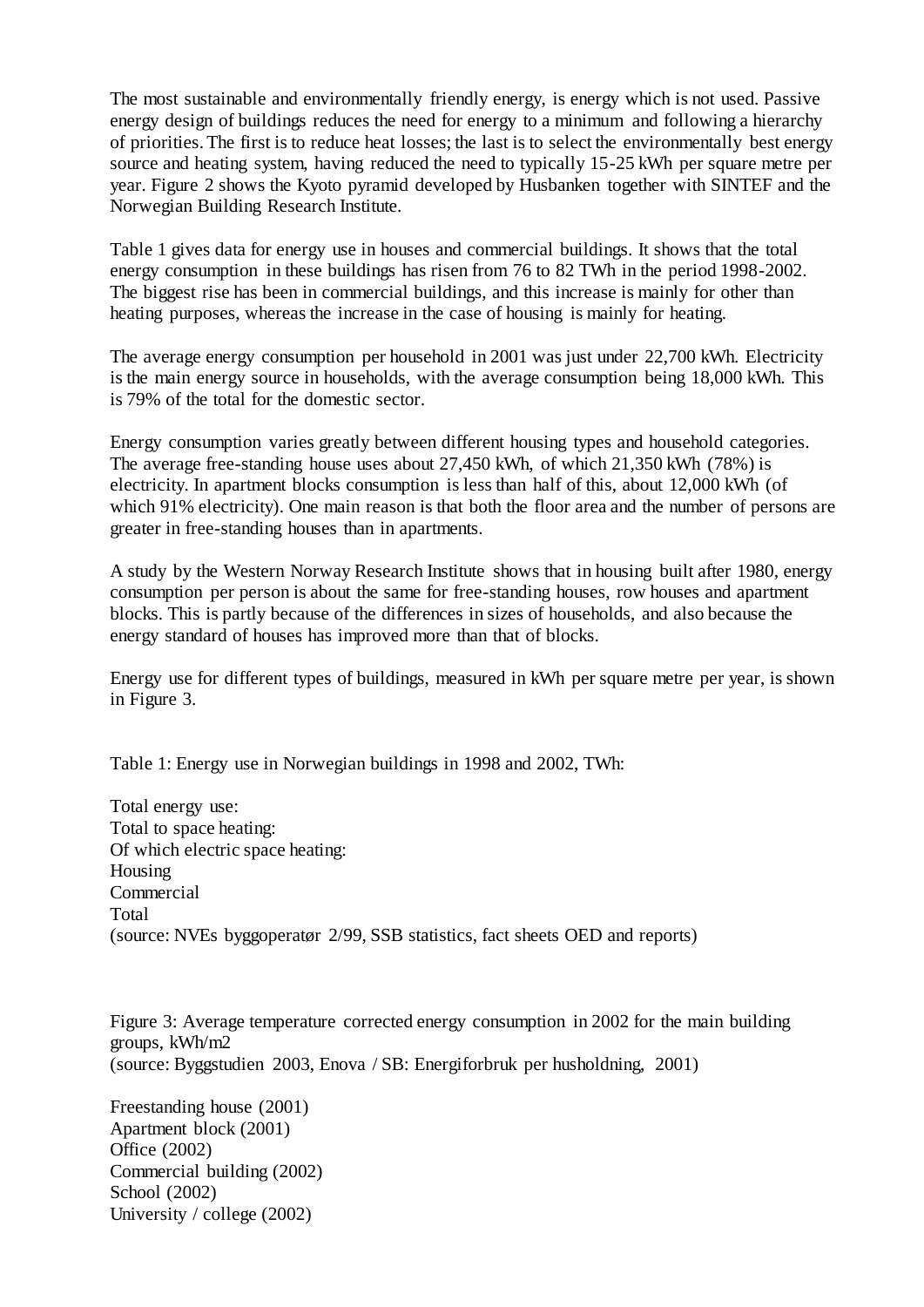Hospital (2002) Health Centre (2002)

Priority area 2: To reduce energy use in the building stock

Responsible Working goals **Measures** 

FD – Forsvarsbygg

2.1

Reduce air pollution by conscious choice of energy sources

1. From 2003, where possible alternative energy sources shall be used in new buildings and renovation.

2. Forsvarsbygg shall apply energy conservation in its activities and actively use alternative and forward-looking energy solutions.

# KRD – BE

2.2

Reduce energy use in new buildings and major renovation below today's requirements Contribute to a shift in space heating from electricity to new renewable energies

1. Support work on new methods of calculating energy needs

2. Adopt international standards in 2005 for calculating the energy performance of buildings

3. Introduce new requirements in the building regulations by January 2006

# KRD – BE

2.3

Reduce energy use in new leisure homes that have full housing standard Evaluate whether energy requirements shall be introduced for such homes

KRD – Husbanken

2.4

Half of all new Husbank-financed homes should by 2010 have halved energy consumption

- 1. Conduct training and project initiation programs
- 2. Develop, build and evaluate pilot projects
- 3. Develop design guides for designers, planners and builders
- 4. Initiate cooperation between actors in the housing and construction sector
- 5. Develop and apply energy labelling of homes (cf. EU Directive)
- 6. Introduce new criteria for Husbank loans

## KRD – Husbanken

2.5

Reduce energy use in existing housing

Initiate a project for analysis and packages of measures together with Enova, NBI and SINTEF

# MD

2.6

Increased use of district heating and water borne heating

Consider changing the planning requirements in municipal plans and area plans, especially as regards infrastructures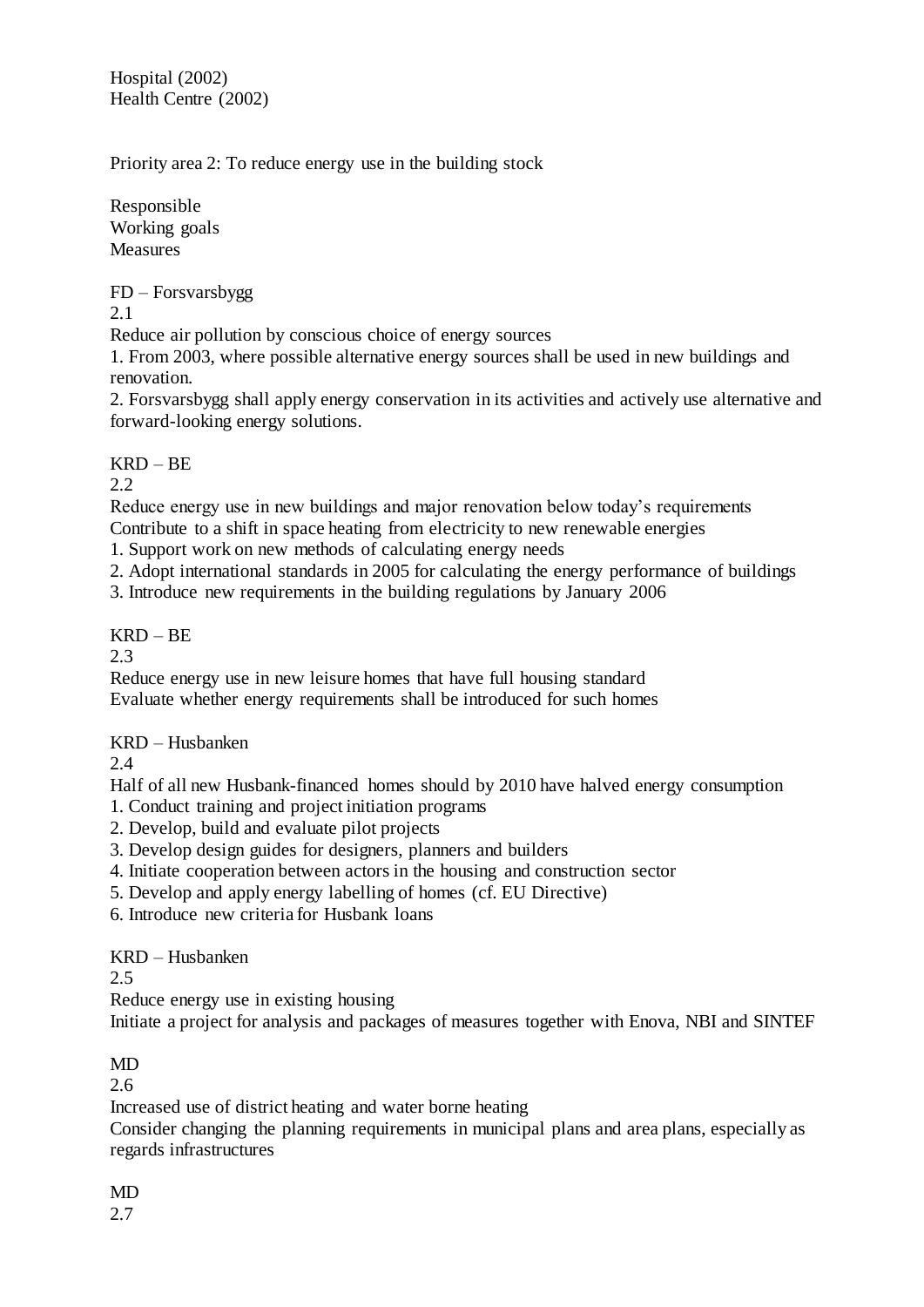Increased focus on climate and energy parameters in municipal planning Consider increased use of planning regulations to promote energy conscious plan solutions (cf. Commission on the Planning Act). Disseminate good practice.

MOD – Statsbygg

2.8.

In the period 2005-2009 Statsbygg shall reduce energy needs and consumption in its buildings 1. Implement measures ensuring that Statsbygg's buildings are designed with an average energy use of 180 kWh/m2 on a temperature corrected basis. Specific and tailor-made energy goals shall be set for each building.

2. Implement measures to reduce the temperature corrected energy use in Statsbygg's buildings by 7% in relation to the established benchmark of 210 kWh/m2.

3. Complete skills programs in the following areas: energy use in technical facilities, energy conscious building location and design, calculation of energy use and energy budgeting, alternative heating systems, energy management, EU directive on energy in buildings.

OED – Enova

2.9

Reduce energy consumption in existing buildings as well as public and private office buildings. Conversion from direct electric heating to other, environmentally sound energy carriers shall be quantified and be in addition to the demand side reductions.

Allocation of funding in 2005 from the Energy Fund through the investment program Energy Use – Existing Buildings

OED – Enova

2.10

Reduce energy needs for new housing, offices, schools, health and other professional buildings below today's requirements

Increase energy flexibility in new buildings

Allocation of funding in 2005 from the Energy Fund through the investment program New Buildings and Houses

OED – Enova

2.11

Stimulate the introduction of new technologies for energy use and renewables Evaluate a new support program in the course of 2005

OED – Enova

2.12

Nationwide training and information on energy conservation and conversion Answering service (telephone, internet and email) for professionals and the public. Training and courses.

OED – NVE

2.13

The EU Directive on energy efficiency in buildings shall be implemented in Norwegian law

1. Coordinate governmental work on introduction of the Directive

2. Introduce requirements for energy certificates for houses and buildings

3. Introduce energy inspection of heating and cooling plants

4. Set up certification systems for experts who can execute energy certification and energy inspection of boilers and ventilation systems

OED – KRD 2.14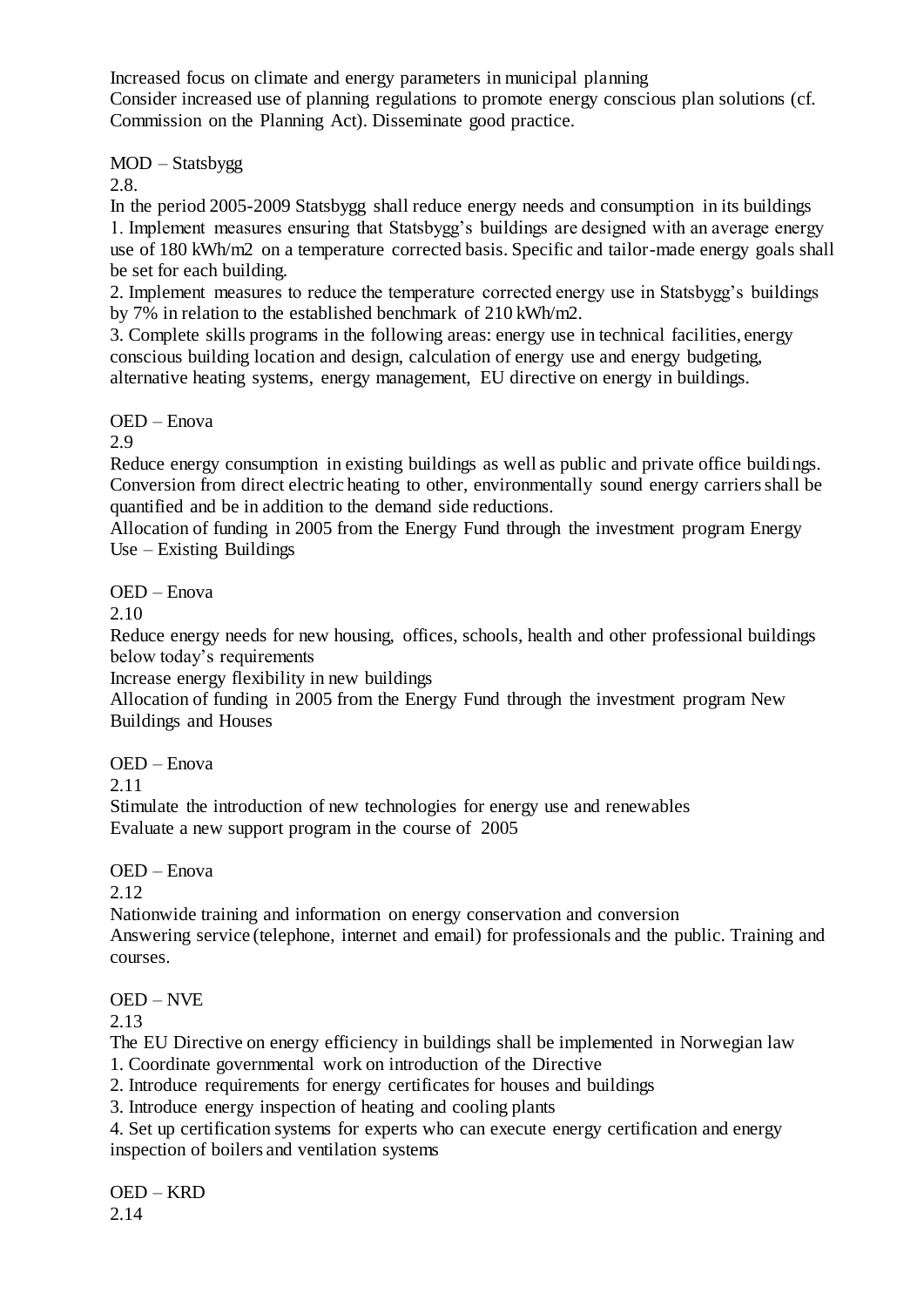Successful and comprehensive implementation of the EU Directive on energy efficiency in buildings

1. Evaluate the consequences of the EU Directive

Priority area 3: To document and reduce the use of hazardous substances in construction

It is a goal of the government that emissions and use of hazardous chemicals shall not lead to negative effects on health or on the environment's productivity or capacity for self-renewal. Concentrations of the most hazardous chemicals in the environment shall be reduced to near background levels, and to near zero in the case of anthropogenic compounds (see St.m RM 2003).

The use of hazardous substances is widespread in construction and public works. Increased use of chemicals is largely related to patterns of production and use, i.e. lifestyle and consumption habits. We are surrounded by chemicals both at the workplace and in outdoor life. Emissions of some of the most dangerous chemicals have been significantly reduced since the mid 1980's; however there has also been a general increase in the use of chemicals, and new products containing hazardous chemicals are continually appearing on the market. In Norway, there are around 8,000-10,000 substances contained in around 50,000 products. The average consumer will not however come into contact with all of these.

In recent years diffuse sources of pollution have become increasingly significant. Diffuse sources include for example emissions from polluted land, waste deposits, sewage works and products containing harmful substances. Consumer products are a major source of diffuse emissions. Such emissions are many, small and scattered, and are considerable when seen as a whole.

The indoor climate in buildings is influenced by many factors, including materials used, technical and other products, ventilation systems, humidity and mould, asbestos, formaldehyde, interior furnishings, etc. Poor indoor climate is the cause of health problems for many people and has large socio-economic costs, due to sick leave, medical expenses etc.

## *Boks:*

Kvadraturen school, Kristiansand

Architect: CUBUS architects AS Client: Vest Agder County

The project, which was completed in January 2004, involved renewal of an existing school, most of the old buildings being demolished and replaced. Indoor climate and energy conservation were two main themes addressed. Four environmental areas were defined: environmental project management, indoor environment, resource use and outdoor environment. Indoor climate measures include hybrid ventilation, environmentally friendly materials, daylighting, and design for easy cleaning and maintenance. The hybrid ventilation system is calculated to give 7% lower running costs than a conventional system. Energy costs are reduced by about 40%. These calculations are based on energy prices in October 2001. A goal of the project has been that no materials shall be used which are on the "Red list" of the Norwegian Pollution Control Authority (SFT). Building materials should be easy to re-use, and should as far as possible include recycled materials; other qualities sought for materials were low resource use and embodied energy, low emissions and wastes, and good worker environment characteristics.

The authorities have developed lists of the most hazardous substances. For many of these there is a stated timetable for when emissions are to stop completely or be greatly reduced. These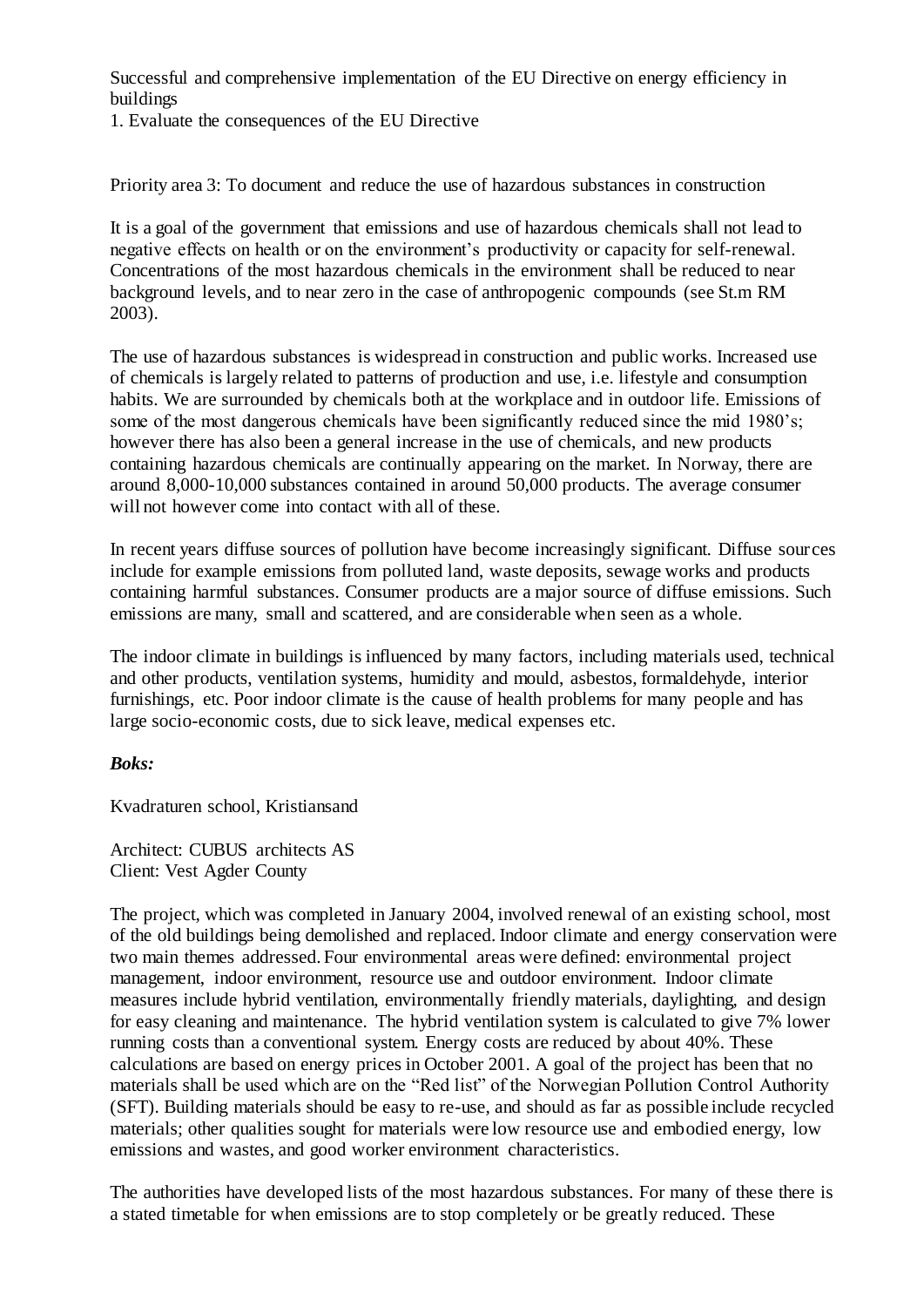chemicals are on a priority list. The environmental authorities in particular are working to reduce emissions and use of these and have developed specific action plans for several of them.

Many other substances and groups of substances have been placed on a Red list (Obs-liste). These are substances that are seen to represent a serious problem at the national level. The list is a warning sign to industry that these substances should be phased out. The authorities will monitor how their use develops over time, and can consider further action depending on the risk they represent if their use does not decline.

The Pollution Act and the *Product Control ?* Act regulate the handling of chemicals, with the goal of protecting the outdoor environment. The law states that all pollution is in principle forbidden, and that permits must be obtained for any polluting activity. Concessions given to industry are based on the Pollution Act. The *Product Control ?* Act shall prevent products from having negative health and environmental effects, and regulations regarding particular substances and compounds are based on this law. An obligation to substitute - that is, to replace hazardous substances with better alternatives - was introduced on 1<sup>st</sup> January 2000.

## *TABELL, SIDER 21-22*

Priority area 3: Document and reduce the use of hazardous substances in construction

Responsible Working goals **Measures** 

FD – Forsvarsbygg and FD's military organisation

3.1

Defence activities shall not produce emissions of hazardous chemicals that reduce nature's capacity for productivity and self-renewal. Concentrations of hazardous chemicals on FD controlled sites shall be reduced to near background levels.

Environmental considerations shall be prioritised in decisions regarding product choices for properties, buildings and installations, and shall also be given a high priority during disposal and demolition

## KRD – BE

3.2

Encourage the use of environmental declarations that comply with official requirements for all building products

1. Follow up the Building Products Directive's basic requirement no.3 regarding hygiene, health and environment

2. Make clear which environmental characteristics must be documented during construction processes in order to comply with the technical regulations of the Building Code.

3. Strengthen the control of building products with particular focus on declarations.

4. Provide information in articles, lectures etc.

KRD – BE – Husbanken

3.3

Make it easier to choose environmentally sound products in the planning of building projects. Support or contribute towards development of simple and user-friendly methods for documenting the environmental profile of building products.

KRD – BE 3.4 Phase out hazardous substances (cf. time lines mentioned in 3.11)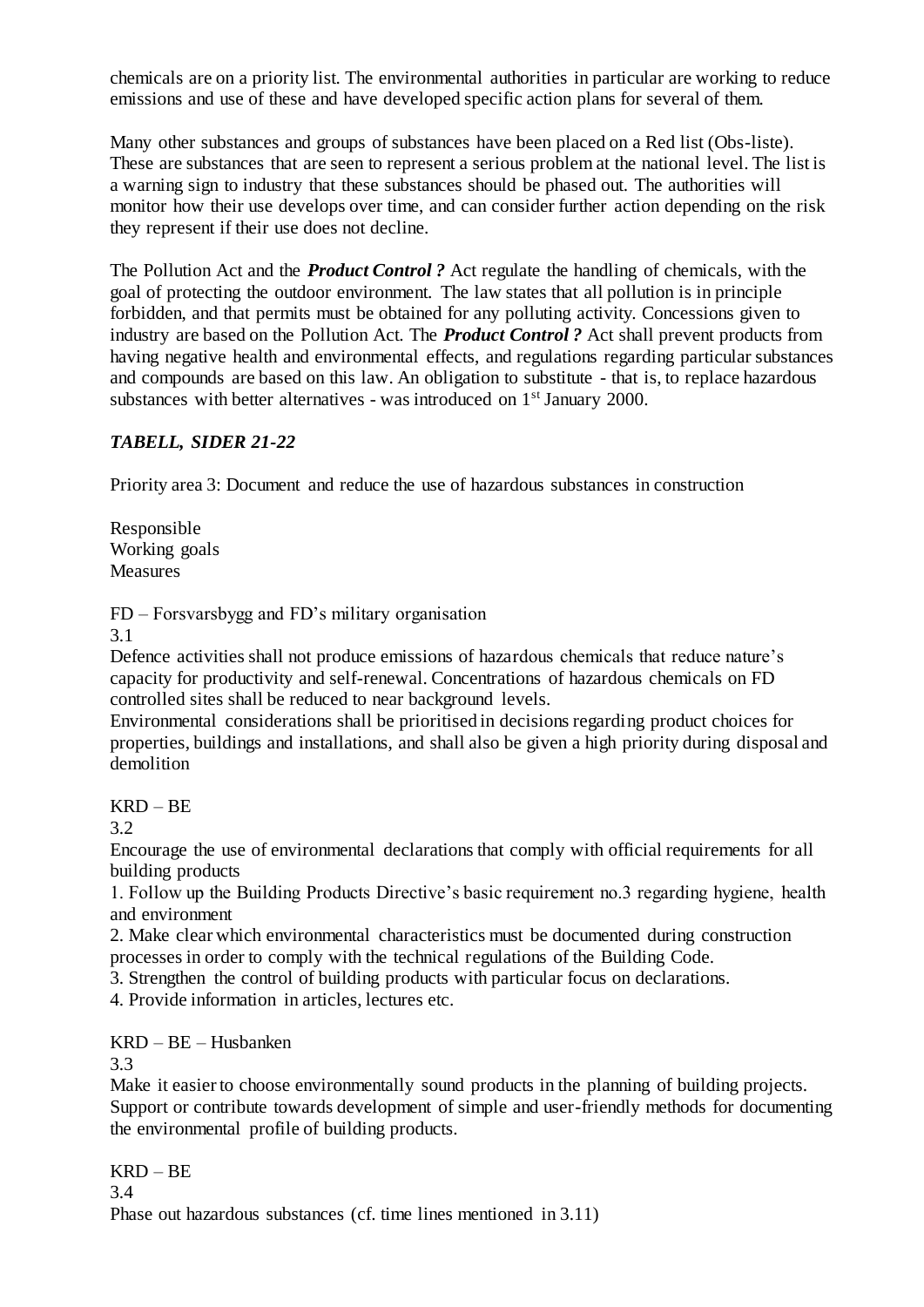Cooperate with SFT and materials distributors towards substitution of bromide flame retardants *(usikker engl - men forståelig, alle kjenner dette)* used in insulation materials and EE products

KRD – BE

3.5

The construction and real estate sector shall have adequate knowledge regarding indoor climate 1. Updating during the first half of 2006 of the educational material of the Buildings and Health (Hus og Helse) program

2. Contribute to efforts to ensure that the sector uses products that have environmental declarations, through information etc.

KRD – BE – Food Authorities, etc

3.6

Reduce health risks posed by construction materials in contact with drinking water 1. Participate in the work of the EU Commission aimed at developing the European Acceptance Scheme (EAS), and inform and prepare the sector in Norway prior to its implementation. 2. Develop requirements for water mains prior to the implementation of EAS.

KRD – Husbanken

3.7

Participate in ensuring that new building and renovation projects incorporate environmental considerations

Consider attaching environmental assessment tools to Husbanken's financing conditions.

KRD – Husbanken

3.8

Create more interest for environmentally healthy materials

Contribute to more exemplar projects that focus particularly on healthy materials

MD – SFT – KRD – others

3.9

Increase the use of traditional, proven and durable materials

Work together with ministries and their subsidiaries to increaser information on materials, increase knowledge and research in the field and consider test projects with various products (product development)

# $MD - SFT$

3.10

Ensure that serious pollution of soils, water and sediments is not caused by historical activities, incorrect waste handling etc.

Follow up the new regulations of 05.04.2004 requiring decontamination of polluted sites during construction and excavation works.

# MD – SFT

3.11

Emissions of specific toxins (see table 8.1 in St.m 25 (2002-2003) shall be halted or reduced considerably by 2000, 2005 and 2010

Emissions and use of chemicals which pose a serious environmental and health threat shall be continuously reduced with the aim of a complete halt within a generation, i.e. by 2020

The risks of emissions and use of hazardous chemicals shall be reduced considerably.

1. Follow up the Action Plans on PCBs and bromide flame retardants

2. Follow up the prescribed obligation of importers and manufacturers to participate in the system for waste delivery of insulating windows containing PCBs.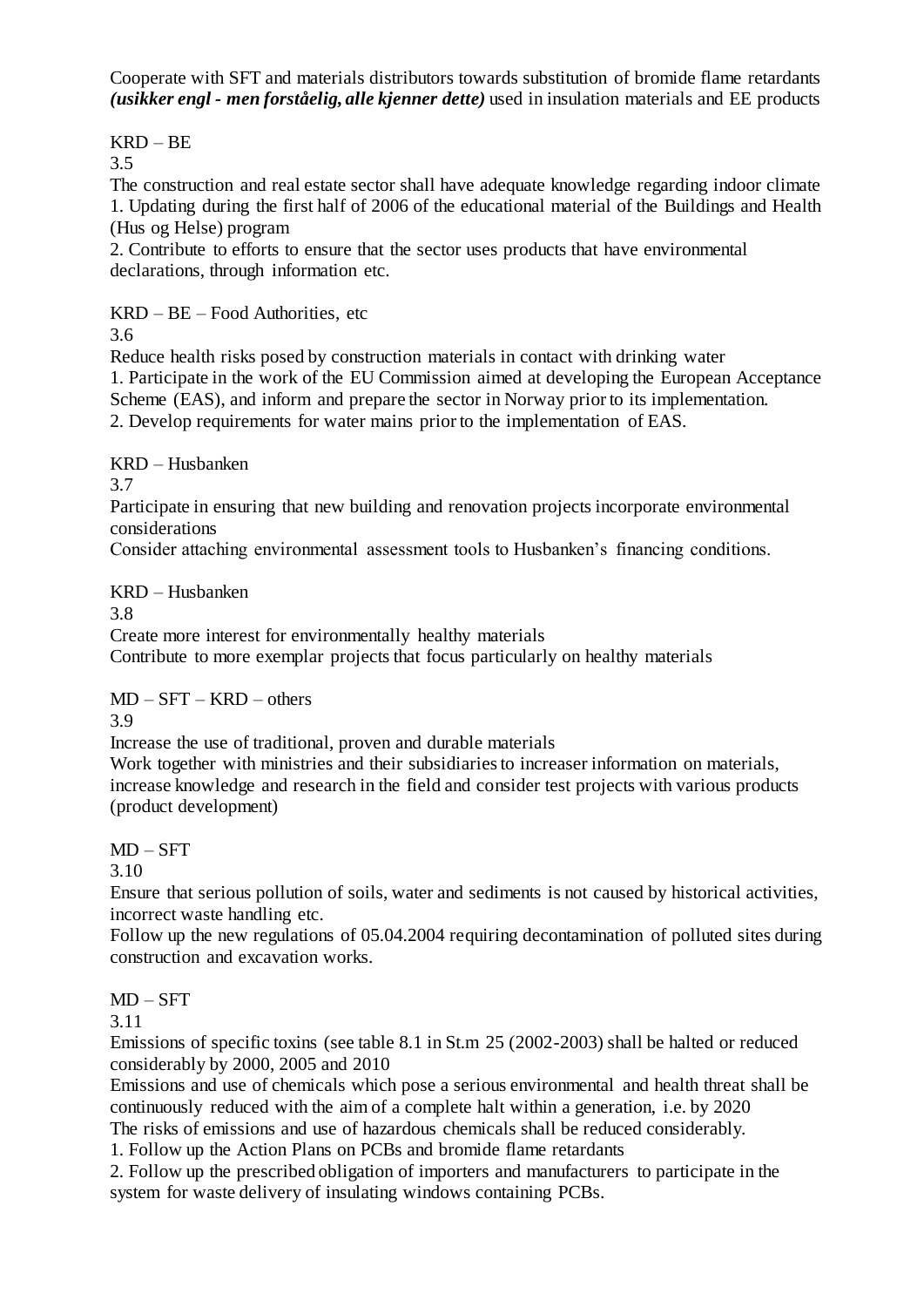3. Follow up the requirement for condensers containing PCBs to be phased out by 01.01.2005 (the time limit may be extended by 3 years under special conditions)

4. Follow up the ban on the bromide flame retardants octa-BDE and penta-BDE, and consider a similar ban on deca-BDE.

5. Improve knowledge on how to conduct environmentally conscious decontamination of buildings, including guidebooks and training.

MOD – Statsbygg

3.12

In the period 2005-2009 Statsbygg shall limit environmental impacts through its selection of materials and products

1. Implement measures to evaluate the need for demolition and prevent incorrect disposal of hazardous waste stemming from demolition, alteration and renovation of buildings 2. Implement measures on the downstream side of Statsbygg's construction projects in order to achieve average wastes of 25 kg per gross square metre for new buildings, excluding demolition and excavation, and 60% separation at source of wastes, including demolition.

Priority area 4: To reduce construction waste and increase recycling / re-use of materials

Waste is considered by many to be one of the main environmental challenges we face today. Waste can cause serious pollution as well as undesirable degradation of the landscape. Reduction of quantities of waste produced, as well as increased recycling, are therefore important. Without increased recycling and re-use, pressure can also increase on scarce resources. The government's policy is that amounts of waste produced shall grow at a significantly lower rate than economic growth (see St.m no.25, 2002-2003). The quantity of waste sent to waste deposits shall be no more than about 25% of all waste by the year 2010. Particular efforts are to be made in the construction sector, ensuring that all wastes are properly handled and treated. Waste production over the lifetime of buildings shall be reduced by 10% by 2010. Waste per square metre of new buildings shall be halved by 2010 compared to the average in 2005.

Waste from construction and public works comprises one of the main waste streams in society. There are many categories of waste including considerable amounts of hazardous waste and EE (electric and electronics) waste that cause many environmental problems. Statistics Norway (www.ssb.no) estimates the total wastes from construction and public works industries to approximately one million tons annually, excluding clean fractions and excavations. Since a large part of this is hazardous waste, it is a major challenge to ensure that it is processed in an environmentally sound way, and that best possible use is made of the resources which waste represents.

Through the Pollution Act, municipalities have been assigned authority to require waste and environmental demolition plans from the responsible party in all construction, demolition and renovation projects which are subject to permits under the Planning and Building Act para.93 and which exceed 400 square metres gross area. The aim of this is to prevent illegal dumping of hazardous wastes as well as to ensure that other wastes are delivered to approved waste handling centres. By autumn 2003 30 municipalities had adopted such regulations.

The main actors in the industry have set up a network to follow up the Norwegian Action Plan for Wastes that was presented in 2001 with support from the Ecobuild program.

## *Boks s.23:*

The Pilestredet Park – Stensberggaten housing condominium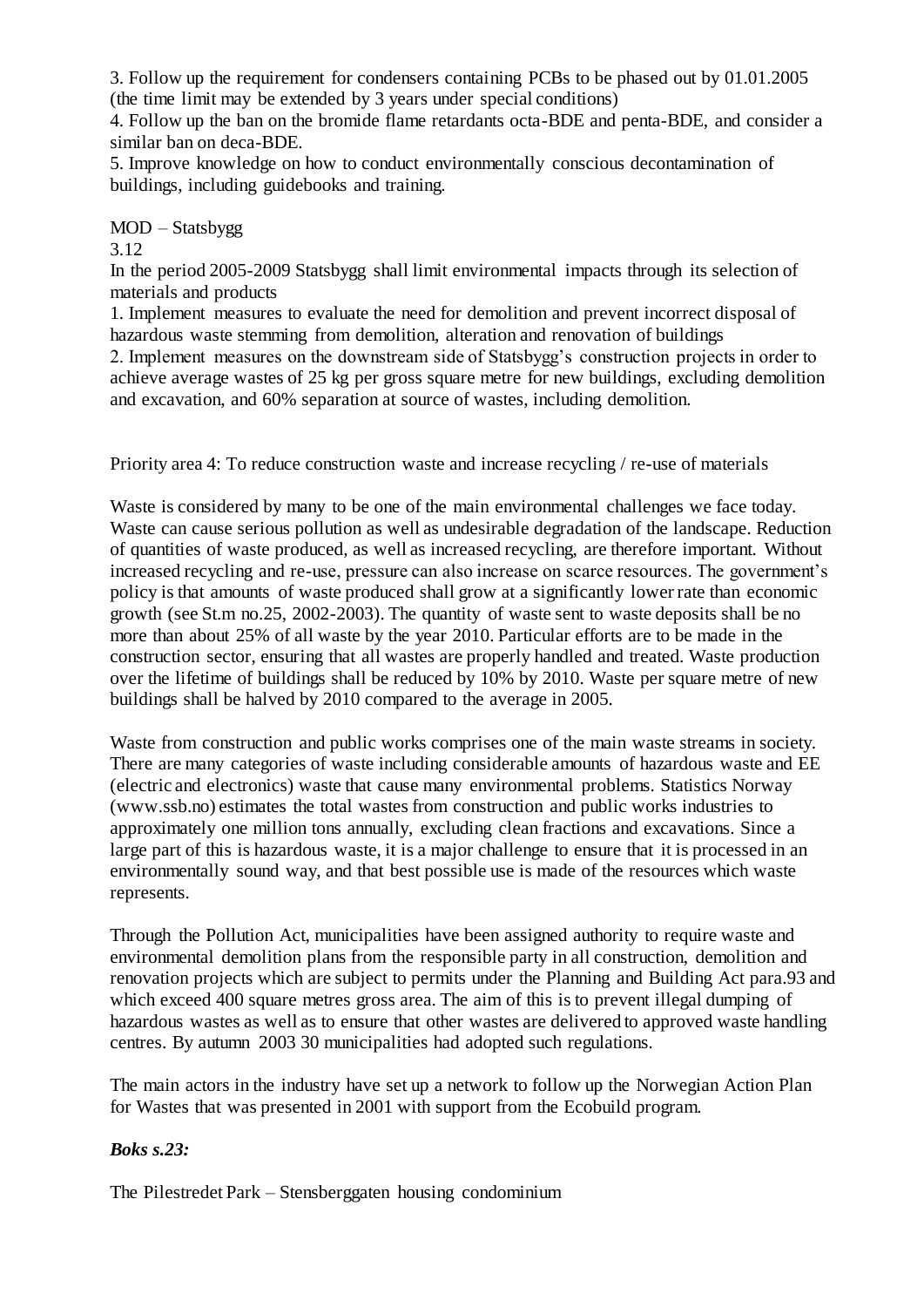Architects: GASA AS and Lund og Slaatto architects AS Client: Pilestredet Park Boligutbygging AS (collaboration between Skanska bolig AS and OBOB nye hjem) Project leadership: Statsbygg

The Pilestredet Park development is one of the largest urban ecology projects in Scandinavia. Statsbygg and the City of Oslo have had ambitious goals. An environmental action plan (MOP) for the development was formulated, which obliges builders to develop the area according to urban ecology principles and to document achievement of the targets set.

Very positive experience has been gained from the program for environmentally friendly demolition of the old National Hospital buildings on the site. Statsbygg's environmental plan aimed for 90% recycling / re-use of the 98,200 tons of demolition materials. Final results achieved were 96,000 tons which is 98,4%. One of the reasons is that all the buildings were constructed of heavy materials that lend themselves well to recycling or re-use.

Photo:GASA architects AS

## *TABELL, SIDER 24-25:*

Priority area 4: To reduce construction waste and increase recycling / re-use of materials

Responsible Working goals Measures

FD – Forsvarsbygg and FD's military organisation

4.1

Defence shall ensure that all waste is reduced to a minimum, in particular the proportion delivered to combustion or waste disposal

1. Efforts shall be made to reduce below the budgeted amounts, the quantity of wastes generated by normal operations

2. From 2005, construction shall be planned so as to reduce quantities of waste delivered to waste disposal from demolition operations to half of the 1998 level  $(31 \text{ kg/m}^2)$ 

3. Materials shall be selected on the basis of documented life cycle analysis and, where relevant, environmental labelling.

FD – Forsvarsbygg 4.2

All hazardous waste shall receive proper treatment by the end of 2006 Establish procedures for handling hazardous wastes and delivery of sorted fractions

FD – Forsvarsbygg – FD's military ooperations

4.3

By the end of 2010 the amount of waste delivered to disposal shall not exceed 25% of total generated wastes

Sorting at source following NS 9431 to be introduced at all locations

## KRD – BE

4.4

Life cycle construction related wastes shall be reduced by 2010

1. Develop standards for specifying the durability of products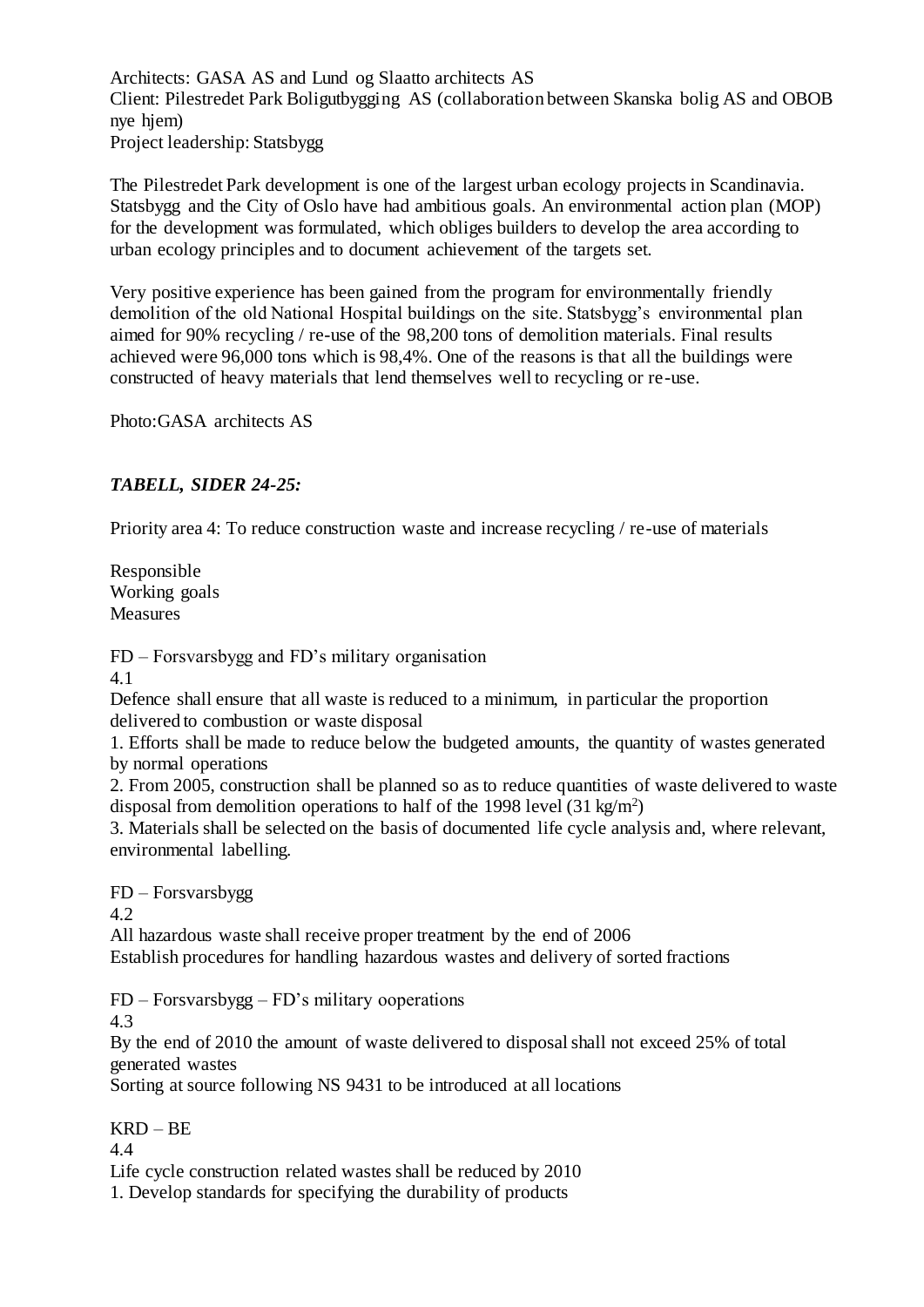2. Promote choice of high quality, durable products, for example by contributing to setting up declaration systems for building products where lifetime/durability are specified, and by developing guidelines for preventing damage from humidity

3. Contribute with information on how the lifetime of buildings can be extended, including development of guidelines, together with the Cultural Heritage authorities, as regards preservation and renovation of the existing building stock.

KRD - BE

4.5

Increased use of waste substances in the manufacture of building products

1. Stimulate use of, amongst other materials, recycled concrete as raw material

 $KRD - BE$ 

4.6

Quantities of waste per square metre of new building shall by 2010 be reduced compared to the level in 2005.

1. Promote prefabricated solutions

2. Evaluate introducing governmental requirements for waste plans in the building regulations

## KRD – BE

4.7

75% of all construction waste shall be recycled (re-used, recycled to new material or combusted) by 2010 (cf. MD's national goals for waste)

1. Consider introducing governmental requirements for waste plans into the building regulations

2. Evaluate how building regulations can be formulated so as to promote recycling.

## KRD – BE

4.8

Ensure separation and responsible handling of hazardous wastes

Consider introducing obligatory labelling for new building materials with information as to harmful substances they contain so as to facilitate their identification during subsequent decontamination and demolition

KRD – Husbanken

4.9

Contribute towards increased recycling / re-use of construction wastes Support seminars and dissemination of guidelines

MD – Cultural Heritage authority and others

4.10

Preserve cultural heritage by constructive use and development of existing buildings and by reuse of demolition materials

Focus on information and awareness building

 $MD - SFT$ 

4.11

In the future production shall generate less waste.

Increase the efforts to reduce construction related wastes and ensure appropriate treatment

1. Consider new strategies regarding degradable waste *(menes BIOdegradable?)*

2. Consider a ban on disposal of degradable wastes in order to stimulate recycling

3. Consider increasing the efforts made to ensure that more municipalities approve the voluntary

agreement on building wastes

4. Consider whether the voluntary municipal directive requiring waste and demolition plans in all building permit applications should be made obligatory for all municipalities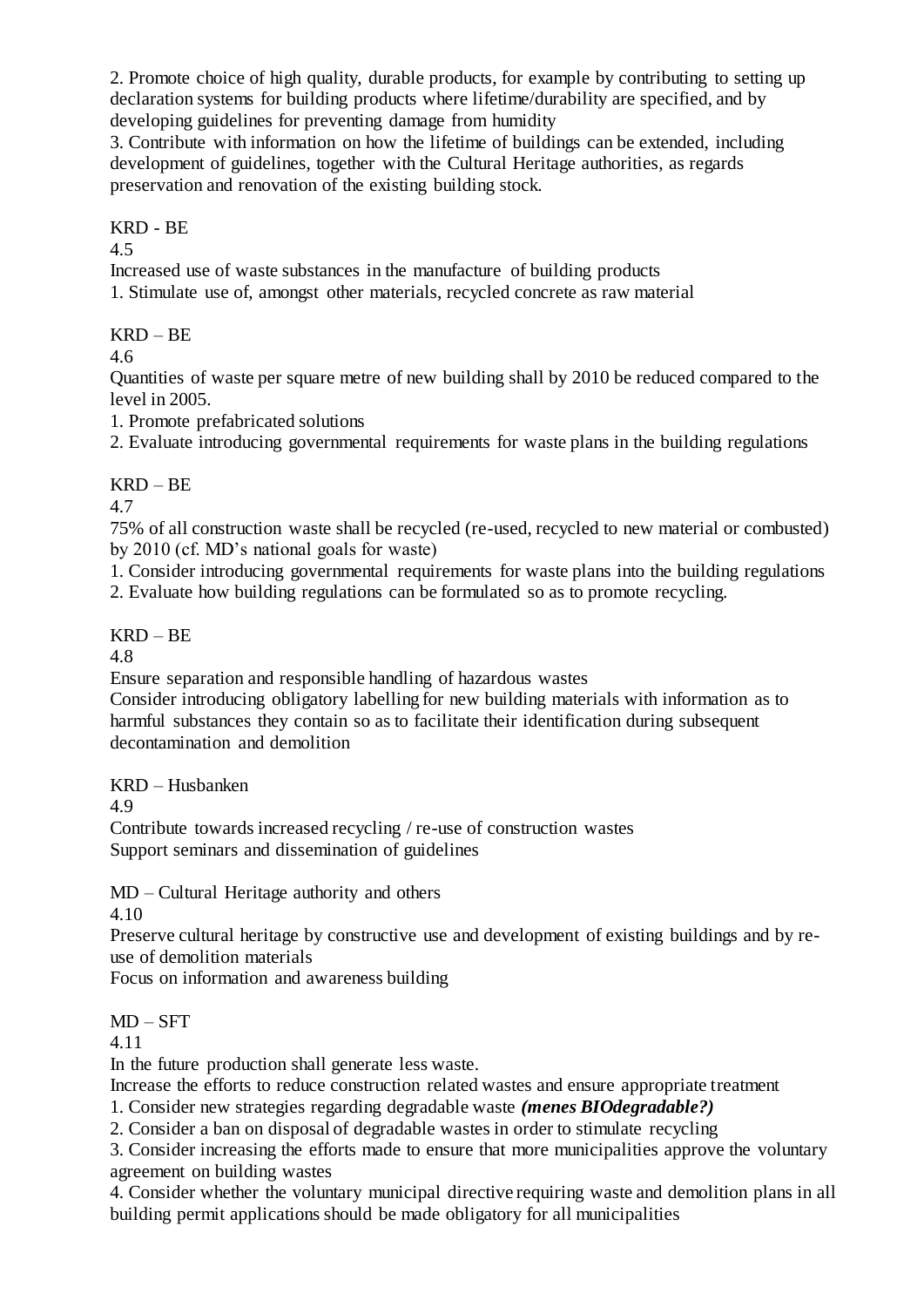MD – SFT

4.12

By 2010 the proportion of wastes delivered to waste disposal shall be about 25% Follow up measures stimulating increased recycling and reduced waste depositing, including:

- the tax on deposited waste
- stricter requirements for waste deposits
- evaluate how the treatment of degradable waste can be shifted from deposit to other forms of treatment

#### -  $MD - SFT$

4.13

Hazardous waste shall be responsibly handled and shall either be sent to recycling or be assured sufficient national treatment capacity

Follow up the new strategy for collection of hazardous waste, which includes wastes generated in the construction and public works sector.

## MOD – Statsbygg

4.14

Statsbygg shall in the period 2005-2009 reduce the environmental impact of its waste production and treatment.

1. Implement measures to evaluate demolition needs and prevent incorrect disposal of hazardous wastes from demolition and renovation works

2. Implement measures on the downstream side of Statsbygg's construction projects in order to achieve average wastes of 25 kg per gross square metre for new buildings, excluding demolition and excavation, and 60% separation at source of wastes, including demolition.

3. Implement skills enhancement programs on re-use of materials, recycling of heavy fractions *(? masses*), waste accounting, evaluation of demolition needs and environmentally friendly demolition.

Priority area 5: To focus on high quality and good building style in the built environment

Quality in the built environment comprises a range of aspects:

- Health, environment and safety, indoor climate and wellbeing
- Functional considerations
- Accessibility; universal design
- Good building style

The original reasons for regulating construction quality were related to health and welfare. Health, safety and environment are still the most important grounds for regulating important aspects of and details in the built environment. Building regulations and related legislation set fundamental requirements to ensure good quality in the planning, design and execution of buildings. Application and planning processes in the municipalities pose important conditions as to how these qualities are to be achieved in practice. The building permit process also aims to prevent construction errors and ensure good functional qualities as well as ease of maintenance of buildings. The building sector seen as a whole involves many actors, both public and private; there is a thus a need for periodic updating of legislation, clear instructions, and efficient information flows if one is to achieve the considerable potential for an improved environment which the sector represents.

In the case of both new construction and renovation, functional considerations are normally decided by the client. Laws and regulations contain a number of requirements regarding functionality, but these are not detailed requirements. At times more specific requirements have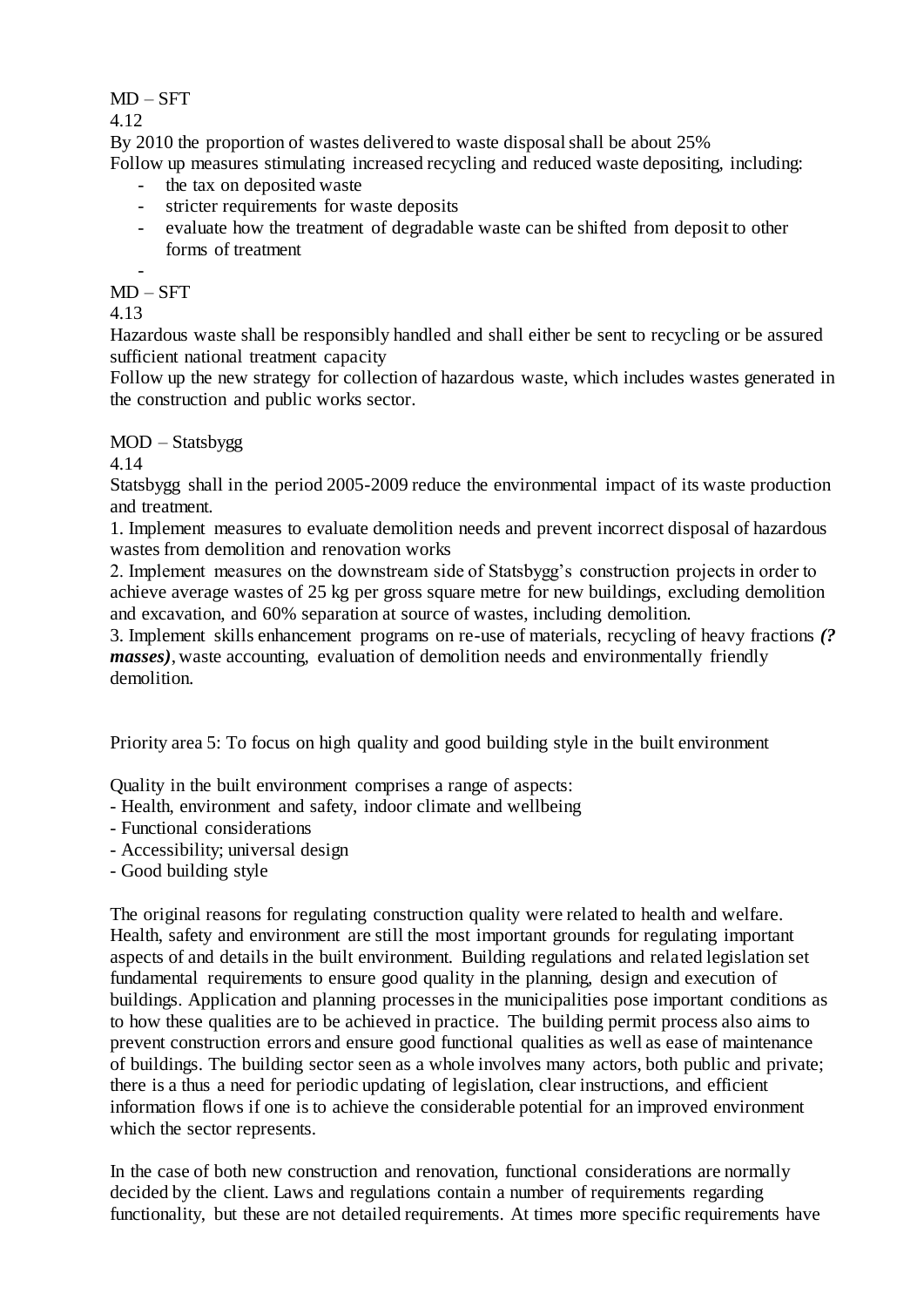been made, for example minimum standards for housing financed by Husbanken. However, the state has in principle moved away from detailed rules and regulations towards broader-based control through general frameworks. It is now a premiss that the planning procedures of the municipalities shall ensure functional quality, through any appropriate financing mechanism

However, when one analyses the building stock as a whole there are seen to be areas where what is built does not comply sufficiently with the functional needs. One example is the case of elderly people who keep on living in oversized and unsuitable housing because the market is not providing enough suitable dwelling units with better accessibility.

## *Boks side 26:*

The state's Action Plan for universal design

In November 2004 the government presented a five year Action Plan to promote accessibility for persons with reduced functional capacity in various parts of society (Ministry of Labour and Social Affairs and Ministry of the Environment, see www.universell-utforming.miljo.no). This Action Plan is based on the principle of sectoral responsibility. It contains almost 100 measures and financial incentives will be allotted annually to the plan. Within the housing and construction sector, the strategy of universal design is defined as a key principle in order that an increasing proportion of the building stock will be accessible for all. This is to be achieved through revision of the relevant economic and legal instruments and through increased information and expertise.

The role of the State Housing Bank and the National Office of Building Technology and Administration as resource centres for municipalities and the construction sector is to be strengthened. These bodies will amongst other things develop various information and skills enhancement programs for central actors in the various stages of the building process. These measures will increase skills, awareness and understanding of universal design as a quality principle in construction.

## *Boks side 27:*

Georgernes verft, Bergen

Architect: Rambøll AS Client: Bergen og omegn boligbyggelag (BOB) Main contractors: Veidekke ASA, Hans Helgesen and sons AS, Arne Wikholm AS

Georgernes verft is a waterfront housing development on a former marine industrial site in the centre of Bergen. There are 10 blocks of from 4 to 6 storeys, with a continuous parking garage beneath the buildings, and a total of 151 apartments of average size 90 square metres. The project has focused on environmental solutions which are thought to be attractive to buyers i.e. which are economical and increase living quality.

Husbanken has been given the task of being a national centre for *good building style*  (byggeskikk). *Traditions of building excellence* create a built environment where considerations of physical and social living quality, use of resources and energy, universal design and aesthetics combine within a local whole. The work with good building style shall cover all types of buildings that are important in daily life. Aesthetics and local identity are important dimensions of this, as is adaptation to local natural conditions, cultural heritage and cultural environment. A key goal for Husbanken's work with quality and building excellence is to ensure functional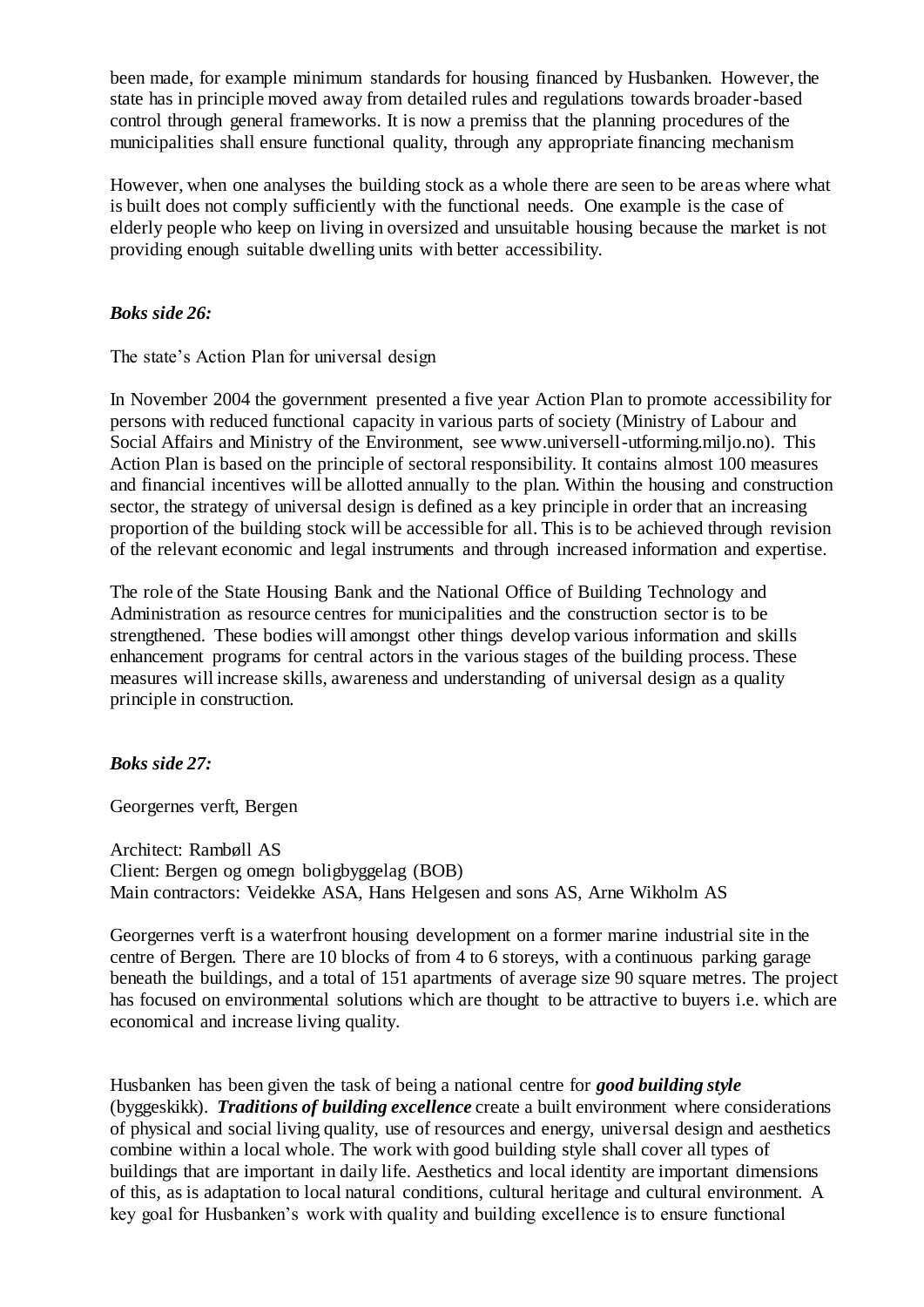house plans and housing areas, with sufficient variety of housing types providing effective use of resources both in the short and long term. The physical frameworks shall provide a good basis for local identity, community, private life, well-being and health.

The challenge for both private and public sectors is to stimulate increased supply as well as demand for these criteria of excellence and environmental quality. Information and awareness raising will be important means towards achieving this.

## *TABELL, SIDER 28-29:*

Priority area 5: To focus on high quality and good building style in the built environment

Responsible Working goals Measures

FD – Forsvarsbygg

5.1

Defence aims to ensure good architecture and engineering in Norway by promoting and rewarding excellence in building style.

Annual award of Defence's building prize

 $KRD - BE$ 

5.2

Contribute towards better quality in buildings through appropriate requirements and good building processes

1. Consider whether existing building permit procedures contribute sufficiently to good quality 2. Support research and development in the field of building quality

3. Information activities, for example thematic guidebooks on space utilisation and on existing buildings (collaboration with RA), articles, lectures etc.

KRD – Husbanken – others

5.3

Change attitudes, promote awareness and enhance relevant skills regarding good building style 1. Annual award of the State Building Style prize (Byggeskikkprisen)

2. Further development of the Byggeskikk training program (courses, internet modules, regional seminars etc) in collaboration with relevant parties

3. Strengthen information on good building style through news, articles and internet information

4. Collaborate with other institutions and enterprises to develop new knowledge and implement learning packages

5. Promote increased use of design competitions

6. Support pilot projects on good building style

7. Support R&D projects that contribute towards good quality and which evaluate measures that have been implemented

KRD – MD

5.4

Develop dialogue on environmental quality with the largest towns (cf. Priority area 1) Use the Storbyforum for dialogue on environment

MD

5.5

Stimulate environmental efforts in towns ands settlements (cf. Priority area 1)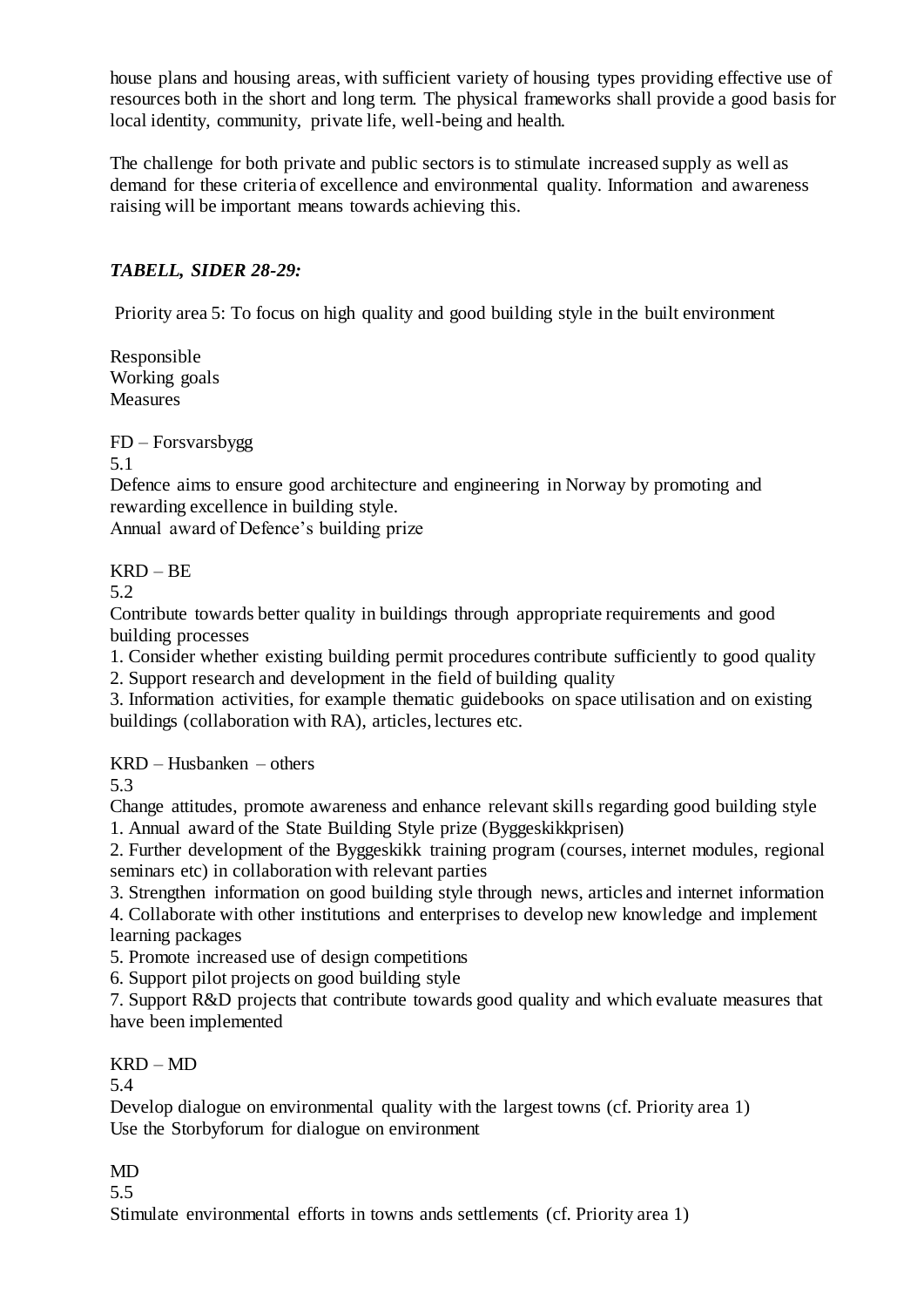Annual Urban Environment prize

MD

5.6

Increase user participation with a focus on quality and building excellence Develop open planning competitions, building style and design as part of the area planning process, and disseminate this through regional meetings and seminars

## MD

5.7

Good quality in housing areas including common spaces Encourage active use of the planning regulations to set clearer standards for quality

MD and others

5.8

New uses for existing buildings

Focus on education regarding good materials, traditional crafts and proven building methods

MD – KRD – MOD – SD – Husbanken – Statsbygg 5.9

Strengthen the work towards better environment in towns and settlements (cf. Priority area 1) 1. Set up, execute and evaluate pilot projects for urban transformation, city management, environmental zones and sustainable transport

2. Disseminate information from the pilot projects

(http://www.odin.dep.no/md/planlegging/by/p30005022/bn.html)

MD – KRD – KKD

5.10

Promote attractive towns in the regions (cf. Priority area 1)

1. Conclude the towns program (Tettstedsprogrammet) in 2005 with follow-up from 4 counties and 16 municipalities

2. Disseminate experience from the program, including through the internet site http://www.tettsteder.no

MOD – Statsbygg

5.11

Improved management of Statsbygg's cultural properties

Make management plans for properties which are on the protected list *(eller: which are subject to cultural heritage protection)*

Priority area 6: To ensure environmentally sound building management and maintenance

In 2004, the total turnover of the construction and public works sector was 150 billion NOK, of which three quarters was construction activities. This turnover, which grew by about 8% in the course of the year, comprises a very large part of total national investments. A considerable part is renovation of existing buildings. Buildings also provide the physical frameworks that affect both people and environment for many decades to come. By ensuring environmental quality in construction we can thus reduce environmental impacts and improve life quality for coming generations. By deliberately prioritising quality and flexibility, building clients can also reduce lifetime operational costs.

*Boks side 29:*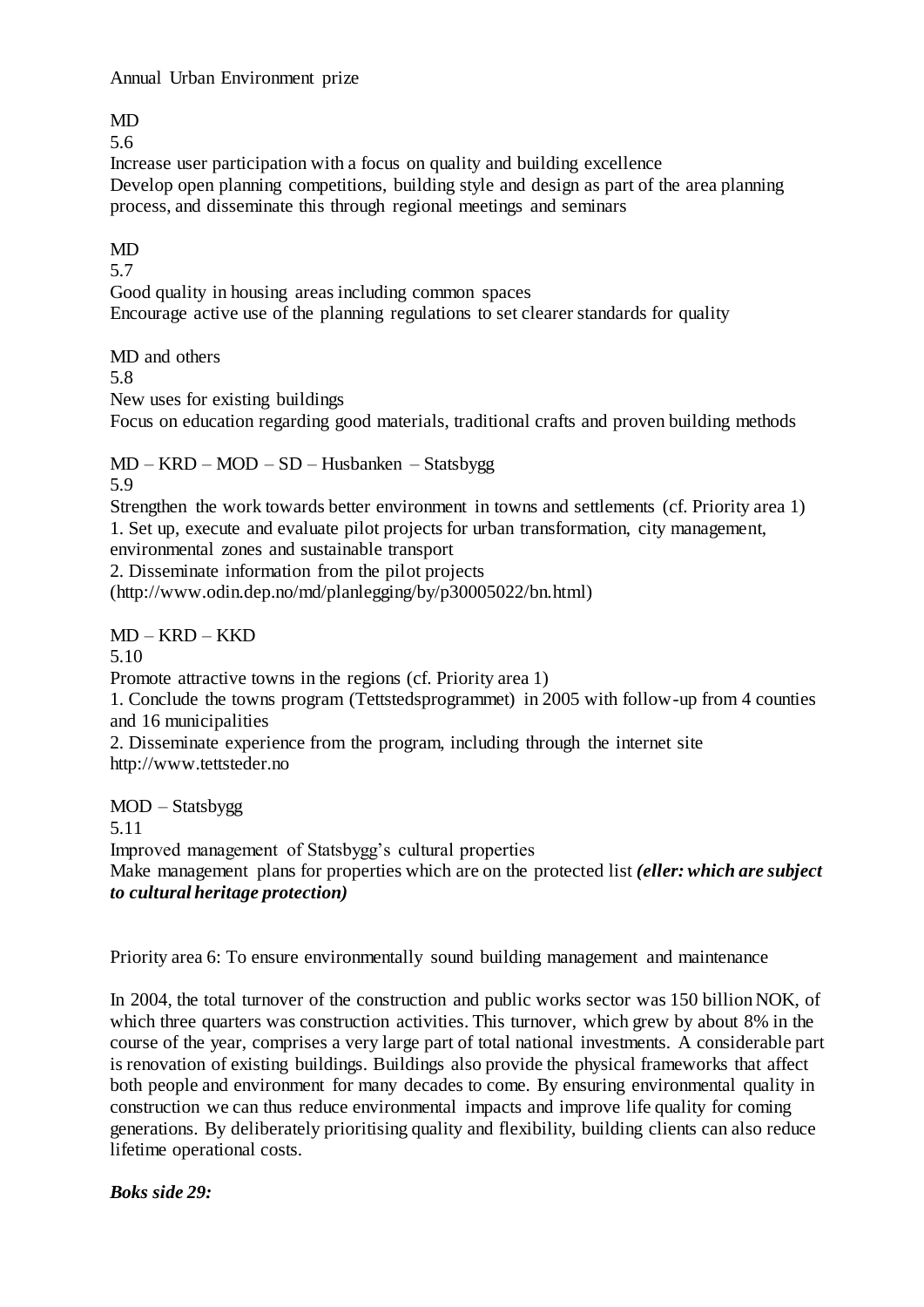Telenor Kokstad

Architect: Pedersen / Ege AS and Bjerk og Bjørge architects Client: Telenor Eiendom

Telenor's new building at Kokstad outside Bergen was planned according to the ambitions set up in Telenor's environmental handbook. It describes in detail the goals the company sets itself as regards environmental control, indoor climate, air quality, materials and products procurement, waste management, outdoor environment and, perhaps most of all, energy management. It has been the intention that the Telenor centre at Kokstad should be a model for state of the art environmental and energy strategy.

### *s.30*

In October 2004 the Commission on Management of Real Estate submitted NOU 2004:22 entitled "Well maintained buildings give more to everyone. On property management in the municipal sector." Background studies carried out in the course of this work show that poor maintenance of buildings can be extremely costly. This is of course also true for buildings owned by others. Proposals for follow up of the Commission's work were presented in the Budgetary Proposition for the municipal sector for 2005.

Property management is not defined as a public task, with the exception of the state's own properties. The main state actors Statsbygg and Forsvarsbygg have elaborated their own plans for sustainable construction and building operation. According to the Building Act, requirements may be posed as regards maintenance of buildings, but this clause is related to special conditions about health, environment, safety and accessibility. General requirements for maintenance and upgrading are the responsibility of building owners. For this reason, state instruments for stimulating better maintenance and upgrading are in the main limited to information, support to skills programs and dissemination of knowledge.

## *TABELL, SIDER 30-31:*

Priority area 6: To ensure environmentally sound building management and maintenance

Responsible Working goals Measures

FD – Forsvarsbygg 6.1

Prevent or strongly limit any environmental impacts arising from the production, procurement, operation and disposal of the Defence sector's properties, buildings and installations Forsvarsbygg shall manage its properties in an environmentally conscious way Environmental considerations shall be an integrated part of all Forsvarsbygg's activity *(… dette er jo et generelt arbeidsmål, ikke et tiltak!)*

## **KRD**

6.2

Stimulate well planned, cost effective and value-conserving operating, maintenance and development of the municipal and county building stock

1. Consider changes to building regulations that are relevant for operation and maintenance, including: obligations on upgrading and maintenance, requirements for survey reports, upkeep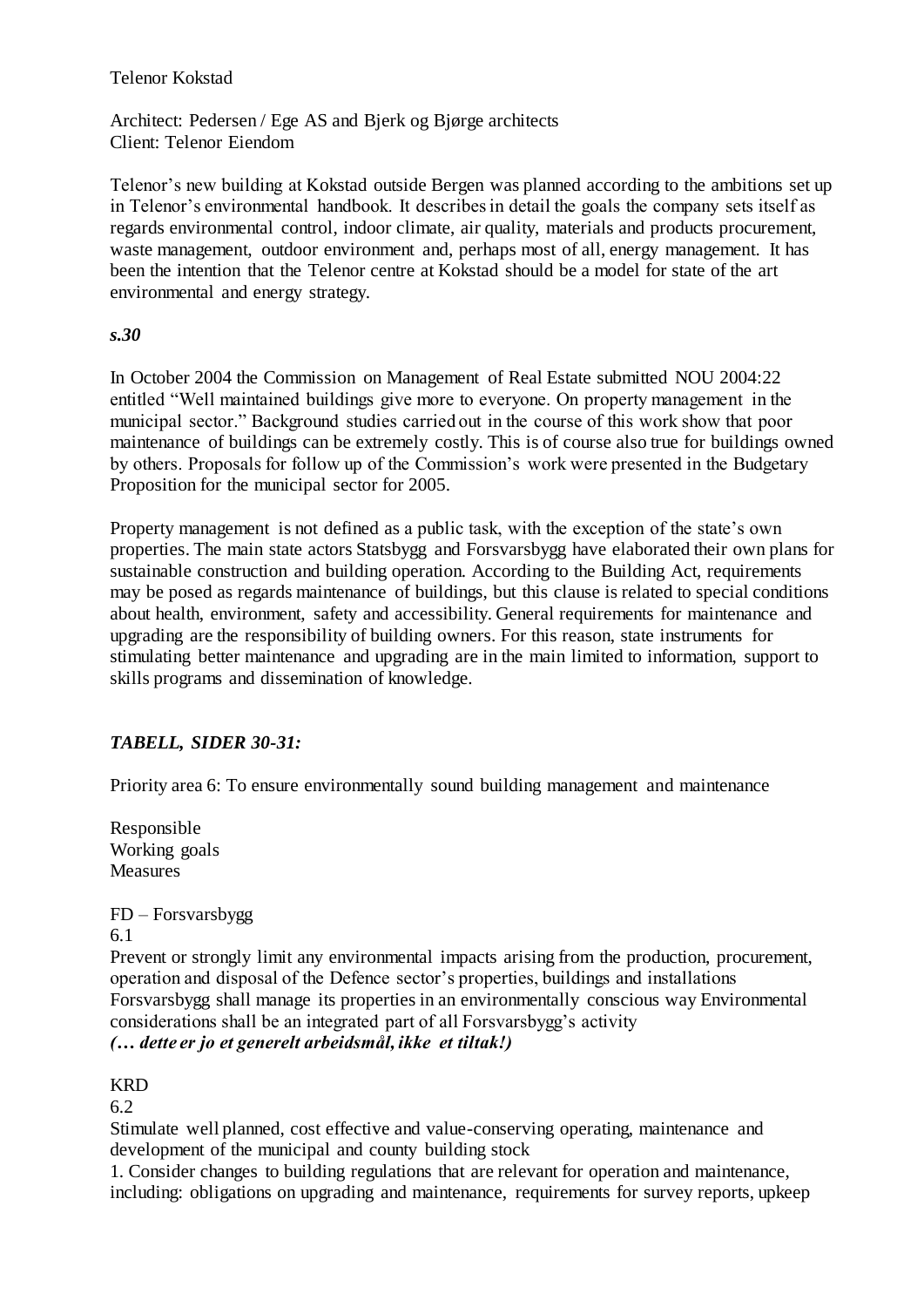and control, complaints procedures, requirements for maintenance plans and calculation of annual costs, requirements for secure documentation about buildings.

2. Strengthen skills in the municipalities regarding building management and maintenance.

## KRD

6.3

Stimulate appropriate organisation of municipal property management

1. Disseminate information on good organisation models for municipal property through the magazine Kommunalnytt, Kostra, etc

2. Stimulate skills development in the municipalities in this field through courses, CPD etc.

3. Consider whether an R&D program on property management should be initiated.

## KRD

6.4

Increase awareness about well planned maintenance and renewal of municipal buildings. Consider legislative changes to ensure that municipal goals and strategies for property management shall be included in their planning documents

## KRD

6.5

Better enable municipalities to manage property on the basis of life cycle considerations.

1. Consider changes in the municipalities legislation to ensure that enterprises whose function it is to manage municipal and county properties, shall follow the *Law on Accounting* 

## *(documentation of economic lifetime for permanent assets, accounting of rental agreements, depreciation conditions, accruals,* etc)

2. Consider applying Norsk Standard 3454 (Life Cycle Costing for Buildings) in the obligatory accounting of the municipalities (the KOSTRA system)

## KRD

6.6

Raise awareness in municipalities on the real costs of municipal spaces and sites Set up an expert group with representatives from both the state and the municipal sector to develop a system for *internal rents*

## KRD – BE – Husbanken

6.7

Increase skills regarding environmentally effective building and operation and stimulate environmental choices amongst actors in the housing and construction sector

1. Support a five year program (2005-2009) for environmental measures in the construction, public works and property sector

2. Promote cooperation, skills development and exchange of information between public and private actors in the housing and construction sector

## KRD – Husbanken – BE

6.8

Contribute towards increased focus on life cycle costs

1. Support development and dissemination of knowledge and models for evaluating life cycle costs

2. Support research-based education and resource centres that focus on change in the built environment and life cycle perspectives.

KRD – KKD – RA – Husbanken

6.9

Strengthen the maintenance and upkeep of church buildings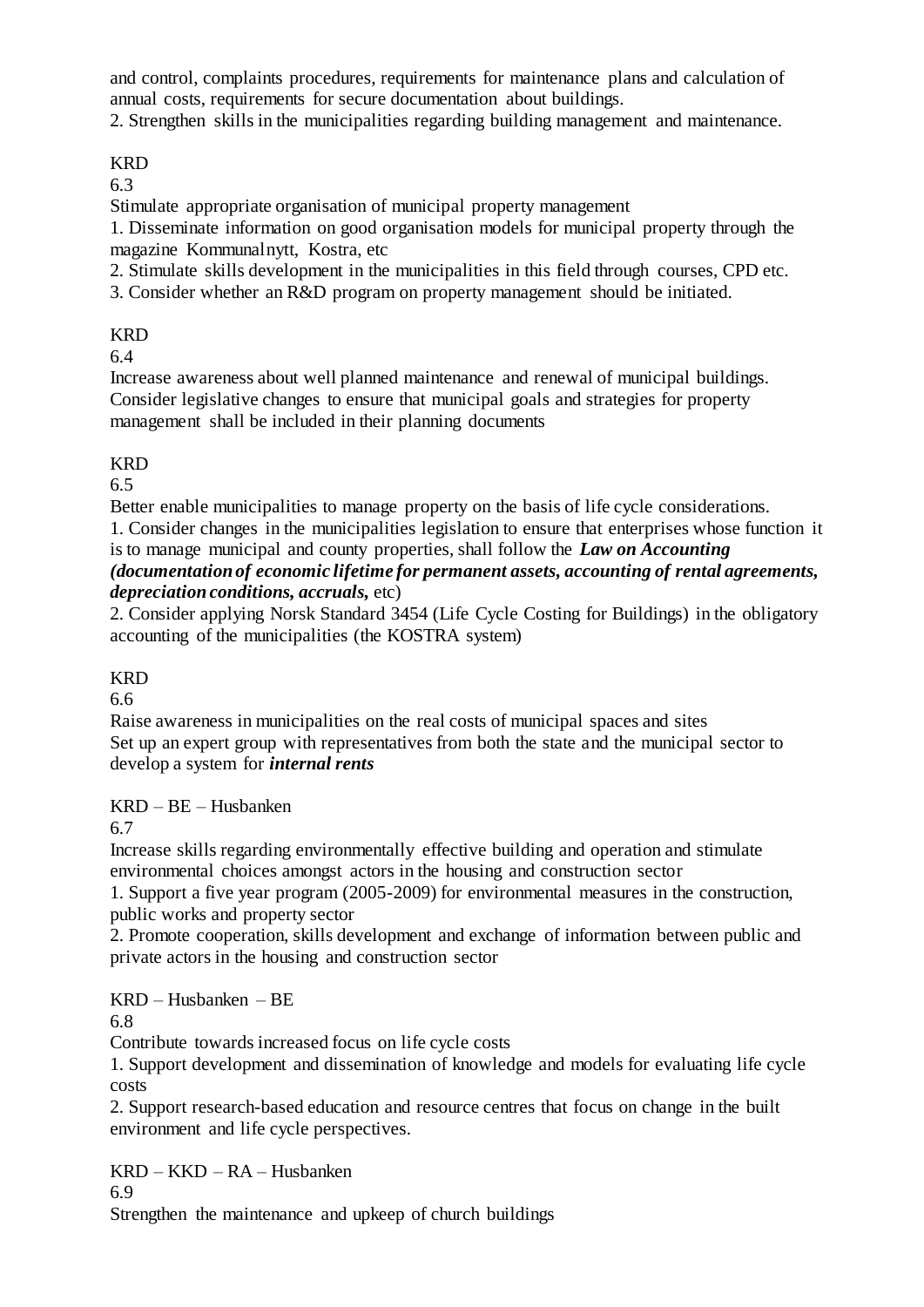Set up a system of compensation to municipalities for financial costs incurred in connection with improvements to churches. To be administered by Husbanken.

## KRD – UFD

6.10

Promote good quality in schools buildings

A system has been set up for compensation to municipalities for financial costs incurred in connection with new construction and improvements to schools. It is administered by Husbanken.

## MD

6.11

Strengthen knowledge in the field of environmental policy

1. Encourage awareness of and use of the internet site "Environmental State of Norway" (Miljøstatus i Norge)

2. Follow up the Environmental Information Act that was passed in 2004.

## MD

6.12

Reduce quantities of waste produced by better use and maintenance of the building stock Support research to develop methods for maintenance, renovation and re-use as alternatives to demolition and replacement.

MOD – Statsbygg

6.13

Systematic environmental management of planning and building processes, operation and maintenance of Statsbygg's buildings

In the course of 2006 Statsbygg shall implement an environmental management system in accordance with NS-EN ISO 14001:96.

## **4. EU DIRECTIVES OF RELEVANCE TO ENVIRONMENTAL ASPECTS OF HOUSING AND CONSTRUCTION**

- Directive on Building Products, 89/106/EØF

Poses basic requirements regarding health, hygiene and environment. Follow up of the directive should stimulate more environmental declarations for building products and increased use of such products.

- Directive on Drinking Water, 98/83/EF

Shall ensure that materials used in water supply systems do not emit substances that fail to fulfil requirements for health, hygiene and the environment.

- Directive on Buildings, 2002/91/EF

Has as its purpose to improve energy use in buildings. The background is that there is a large potential for increased energy efficiency in the building sector which can contribute both to reduced climate gas emissions and increased security of supply.

- Directive on Heat Producing Units for Space Heating and Hot Water Boilers, 78/170/EØF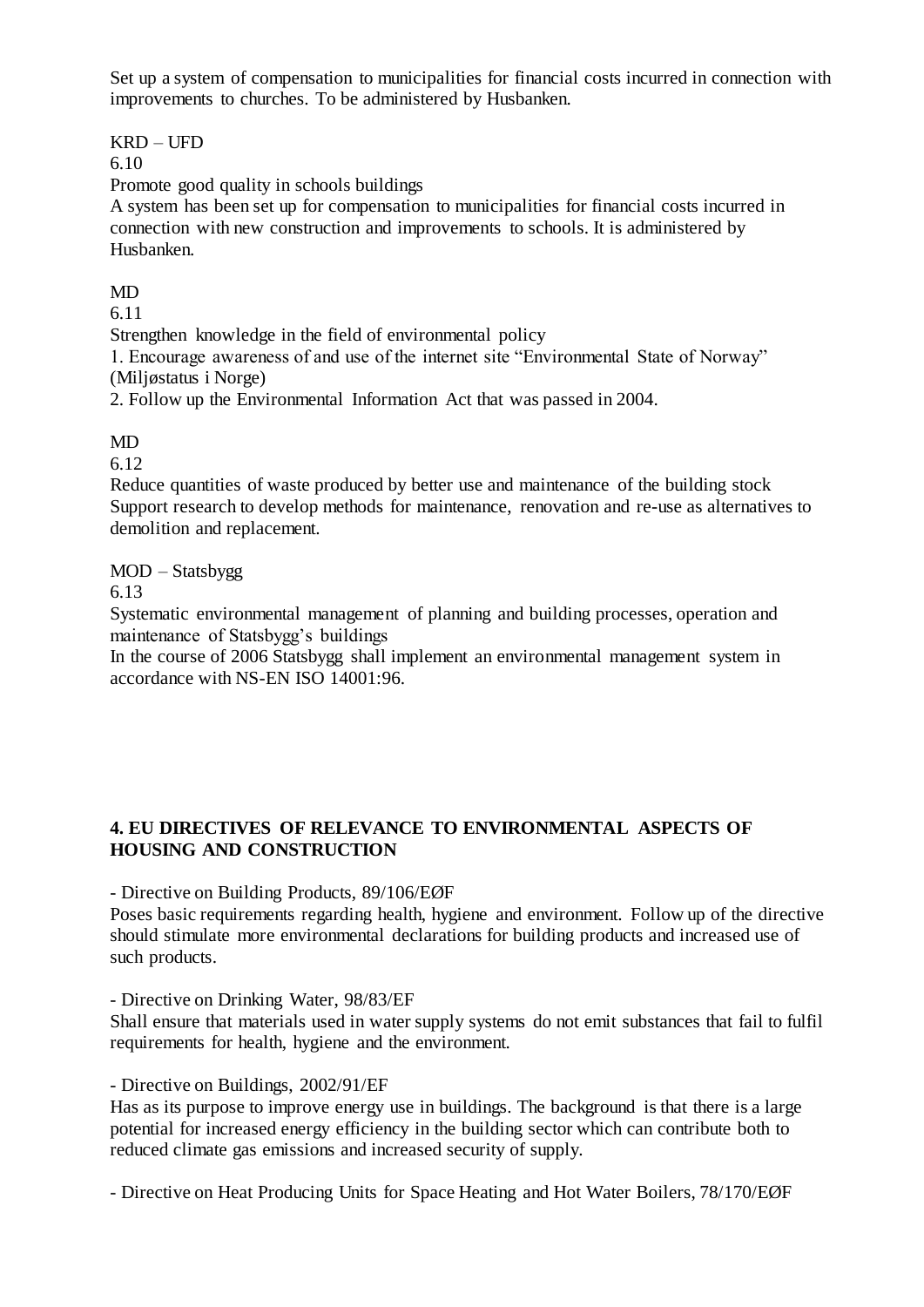Regulates the performance of heat producing equipment that is used for space heating and production of hot water, as well as insulation of piping for heating and hot water. The goal is energy savings that will be achieved over time as new equipment is installed.

- Directive on Hot Water Boilers, 92/42/EØF and supplementary directive 93/68/EØF Contains efficiency requirements for new hot water boilers using liquid or gaseous fuels, in order to promote energy efficiency.

### - Directive on Noise, 2002/47/EF

Comprises requirements for noise both in and outside buildings, with the aim of preventing and reducing negative impacts from noise.

- Directive on Evaluation of Environmental Impacts of Certain Plans and Programs, 2001/42/EF Poses requirements for environmental impact assessment of general plans that create premisses for construction, and area plans that may have significant consequences for environment, nature or society.

- Directive in Impact Assessment, 85/337/EØF, as modified in 97/11/EF Concerns environmental impact evaluation of certain public and private projects. It imposes requirements for evaluation of the environmental effects of public and private projects that have a probability of significant environmental impacts.

### - Directive on Environmental Information, 313/1990/EØF

Gives all citizens the right to environmental information from both public and private enterprises regarding matters that have significant environmental consequences.

### - Directives on Waste

Pose technical and environmental requirements regarding treatment of waste as well as knowledge about hazardous properties of wastes. See the Directive on Waste Deposits 1999/31/EF and Directive on Combustion 94/67/EF, as well as Directive on Special Waste 91/689/EØF and Directive on Waste 75/442/EØF.

## - RES-Directive 2001/77/EF

The directive on promotion of renewable energy in the internal electricity market. Its goal is to increase consumption of renewables-based electricity following specific targets. A transition to renewable energy reduces climate gas emissions. The directive is based on the climate strategy of the EU.

- Directive on Cogeneration of heat and power, 2004/8/EF with amendments of 92/42/EØF Promotes cogeneration based on useful heat demand in the internal market. The aim is to improve energy efficiency and security of supply by promoting high efficiency combined heat and power (CHP) production. Implies a potential for increased energy efficiency, reduced emissions, reduced net losses and increased security of supply. Energy efficiency increases considerably with CHP wherever this replaces separate production of heat and power.

## - Directive on Water, 2000/60/EF

Covers freshwater and coastal areas. Its aim is to protect, preserve and improve water quality. The goal is that all water sources shall by 2015 fulfil environmental targets relating to pollution and biodiversity.

- Directive on Waste Water, 91/271/EØF with amendments 98/15/EF Gives environmental requirements for the waste water sector, including regarding treatment of sewage water.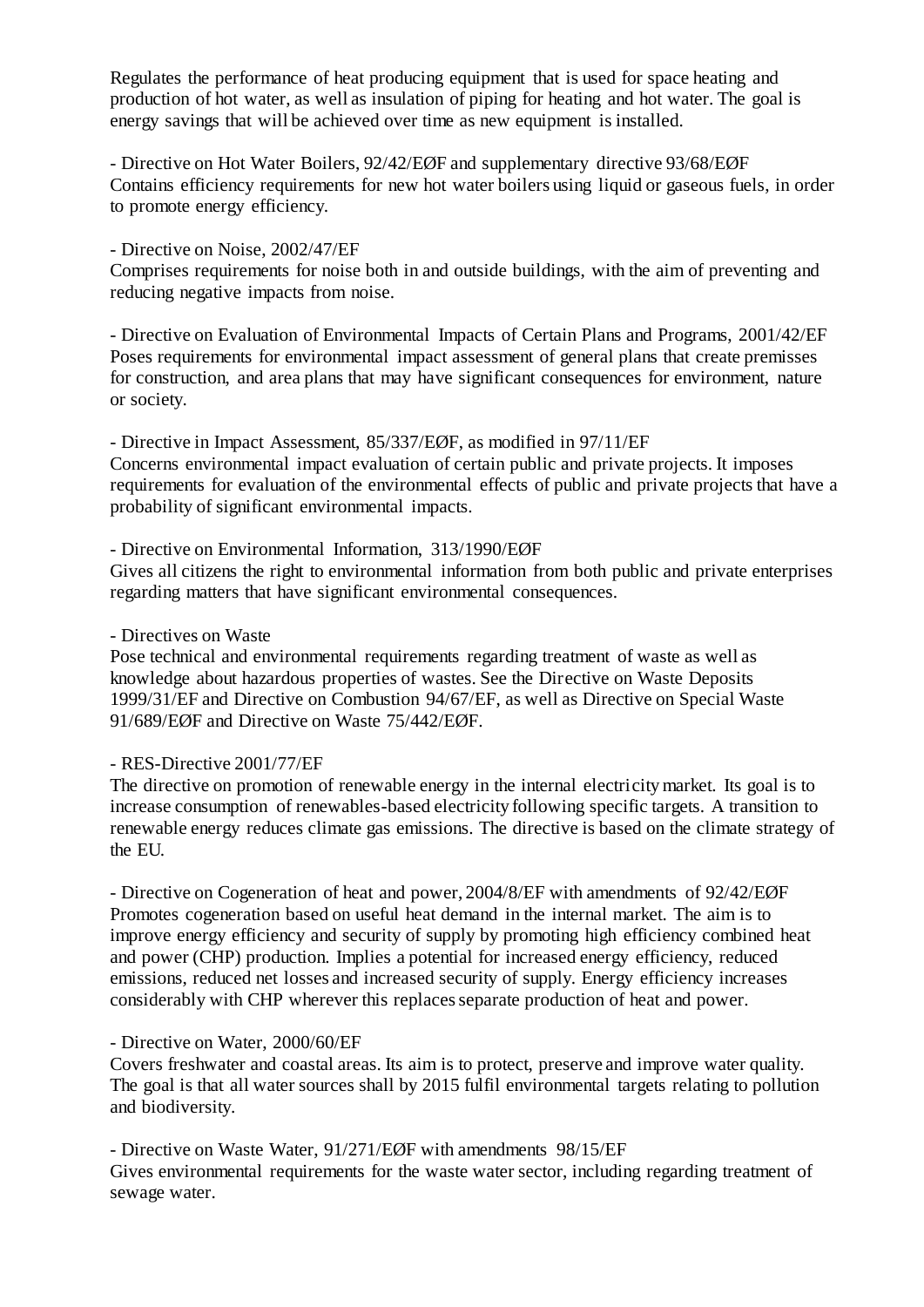- Four Directives on Chemicals, 67/548/EØF, 99/45/EF, 76/769/EØF, 92/32/EØF Give regulations as to how chemicals shall be registered, risk assessed, classified and declared, and on how the use of chemicals is restricted or forbidden.

### - Directive on Quotas, 96/61/EF

Provides the basis for the introduction in the EU of a quota system for climate gases. The aim is to achieve emission reductions in a cost effective manner.

- Directive on VOC in Paints and Varnishes, 2004/42/EF

Supplements Directive 1999/13/EF limiting emissions of volatile organic compounds (VOC's) originating from the use of organic solvents, and aims to achieve lower levels of solvents in these products.

### - Directive on Public Procurement, 2004/18/EF

Environmental protection requirements are built into directives on public procurement. Authorities can through their procurement contribute to environmental protection and sustainable development. This directive concerns harmonisation of procedures to be followed in public procurement, public service and public building and works contracts.

- Directive on Discarded Electrical and Electronic Products, 2002/96/EF Imposes on manufacturers and importers the responsibility for financing and collection of past EE waste. *(obs denne ble supplert/endret i 2003/108/EC)*

### - Directive on Household Appliances, 92/75/EØF

Covers the energy and resource use of household appliances by means of labelling and standardised product information. Appliances must be labelled with information on the product's consumption of energy and other key resources. The goal is for consumers to make more energy efficient choices and thus promote energy savings.

- Proposed Directive on Infrastructure for Geographical Information - INSPIRE This directive will provide a legal framework for geographical information. The proposal focuses on requirements in the field of environmental policy, but by providing a general geographical infrastructure it can also be utilised in other fields.

### - Proposed Directive on Chemicals - REACH

Amongst other features this requires industry to provide fundamental information regarding the health and environmental effects of chemicals - a requirement which does not exist today. The directive will replace over 40 existing directives and statutes.

### - Proposed Directive on Persistent Organic Compounds

Regulates production, distribution, use, emissions and disposal of substances covered by the global Stockholm Convention on persistent organic compounds (POP) and ECE *(hva skjer i denne setning?)* and the ECE Protocol under the convention on long distance transboundary air pollution. Amongst other things the directive bans recycling/re-use of POP waste, and requires quantitative reporting for PCBs.

### - Proposed Directive on Ecodesign

Concerns the framework for "ecodesign" requirements for energy consuming equipment. The background is that manufacture, distribution and disposal of energy consuming equipment has considerable environmental impacts.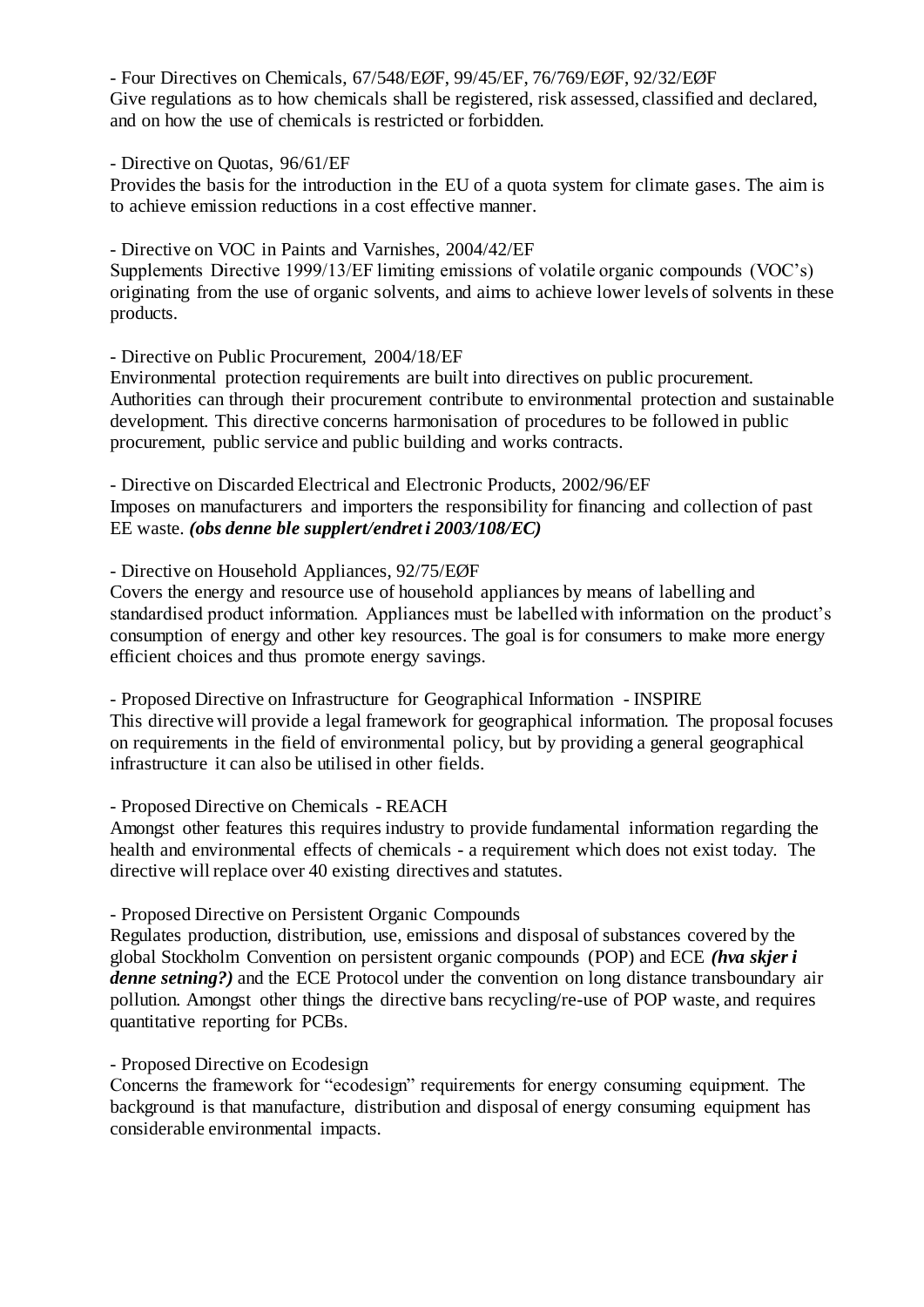## **5. USEFUL LINKS: AGENCIES AND THEIR INTERNET ADDRESSES**

| venc |
|------|
|------|

Internet address:

Public

| Ministry of Defence                                                                                                                                                              | www.fd.dep.no                                                                                                                     |
|----------------------------------------------------------------------------------------------------------------------------------------------------------------------------------|-----------------------------------------------------------------------------------------------------------------------------------|
| - The Directorate of Defence Buildings (Forsvarsbygg)                                                                                                                            | www.forsvarsbygg.no                                                                                                               |
| Ministry of Local Government and Regional Development                                                                                                                            | www.krd.dep.no                                                                                                                    |
| - State Housing Bank (Husbanken)                                                                                                                                                 | www.husbanken.no                                                                                                                  |
| - National Office of Building Technology and Administration                                                                                                                      | www.be.no                                                                                                                         |
| Ministry of the Environment                                                                                                                                                      | www.md.dep.no                                                                                                                     |
| - The Directorate for Nature Management                                                                                                                                          | www.dirnat.no                                                                                                                     |
| - The Products Register                                                                                                                                                          | www.produktregisteret.no                                                                                                          |
| - The Directorate for Cultural Heritage                                                                                                                                          | www.riksantikvaren.no                                                                                                             |
| - The Norwegian Pollution Control Authority                                                                                                                                      | www.sft.no                                                                                                                        |
| - The Norwegian Mapping Authority                                                                                                                                                | www.statkart.no/IPS                                                                                                               |
| - Environmental State of Norway                                                                                                                                                  | www.miljostatus.no                                                                                                                |
| Ministry of Modernisation                                                                                                                                                        | www.mod.dep.no                                                                                                                    |
| - The Directorate of Public Construction (Statsbygg)                                                                                                                             | www.statsbygg.no                                                                                                                  |
| Ministry of Petroleum and Energy                                                                                                                                                 | www.oed.dep.no                                                                                                                    |
| - Enova                                                                                                                                                                          | www.enova.no                                                                                                                      |
| $-$ NVE                                                                                                                                                                          | www.nve.no                                                                                                                        |
| <b>Statistics Norway</b>                                                                                                                                                         | www.ssb.no                                                                                                                        |
| The Europe Gateway                                                                                                                                                               | www.europaportalen.no                                                                                                             |
| <b>Research Institutions:</b>                                                                                                                                                    |                                                                                                                                   |
| The Research Network<br>Research Council of Norway<br><b>Building Research Institute</b><br>Norwegian Institute for Urban and Regional Research<br>SINTEF<br>University of Oslo, | http://www.forskning.no<br>http://www.forskningsradet.no<br>http://www.byggforsk.no<br>http://www.nibr.no<br>http://www.sintef.no |
| Centre for Development and the Environment                                                                                                                                       | http://www.sum.uio.no                                                                                                             |
| Cicero, Centre for Climate Research                                                                                                                                              | http://www.cicero.uio.no                                                                                                          |
| Norwegian University of Science and Technology, NTNU                                                                                                                             | http://www.ntnu.no                                                                                                                |
| University of Environment and Biotechnology                                                                                                                                      | www.nlh.no                                                                                                                        |
| Norwegian Institute for Cultural Heritage Research                                                                                                                               | www.niku.no                                                                                                                       |
| Nordland Research Institute                                                                                                                                                      | www.nordlandsforskning.no                                                                                                         |
| Eastern Norway Research Institute                                                                                                                                                | www.ostforsk.no                                                                                                                   |
| Western Norway Research Institute                                                                                                                                                | www.vestlandsforskning.no                                                                                                         |

Construction, public works and property industry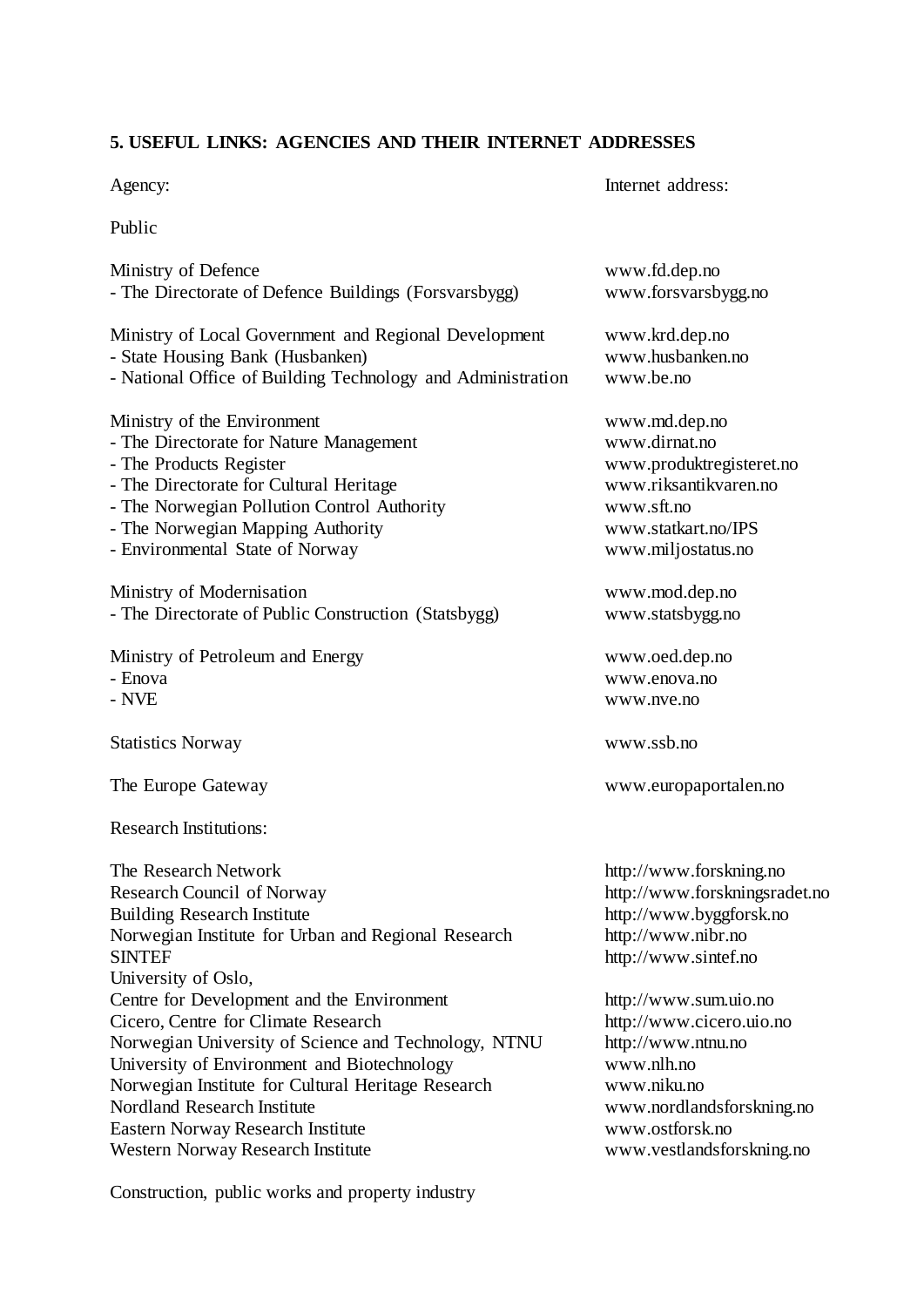Boligprodusentene www.boligprodusentene.no Byggenæringens landsforening (BNL) www.bnl.no Entreprenørforening- Bygg og Anlegg (EBA) www.ebanett.no Grønn byggallianse - nettverk for eiendomsnæringen www.byggalliansen.no Norges Bygg- og Eiendomsforening www.nbef.no National Association of Norwegian Architects (NAL-NABU) www.arkitektur.no/nabu ECOark database www.arkitektur.no/ecoark Tekniske Entreprenørenes Landsforening (TELFO) www.telfo.no Korrosjons-, Isolerings- og Service Entreprenørenes Forening (KIS) www.kis.bnl.no Association of Consulting Engineers (RIF) www.rif.no Norges Byggstandardiseringsråd (NBR) www.nbr.no Norsk Standardiseringsforbund (NSF) www.standard.no

Interest groups / NGOs

Bellona www.bellona.no Grønn hverdag www.gronnhverdag.no The Ideas Bank (Idébanken) www.idebanken.no Miljøfyrtårn www.miljofyrtarn.no Norwegian Society for the Conservation of Nature www.naturvern.no Norges miljøvernforbund www.miljovernforbundet.no - Miljøsanering www.miljosanering.no

International organisations and networks

Green Building Policies Network http://www.greenbuilding.ca Byggmiljøguide - Folksam, Sweden http://www.folksam.se